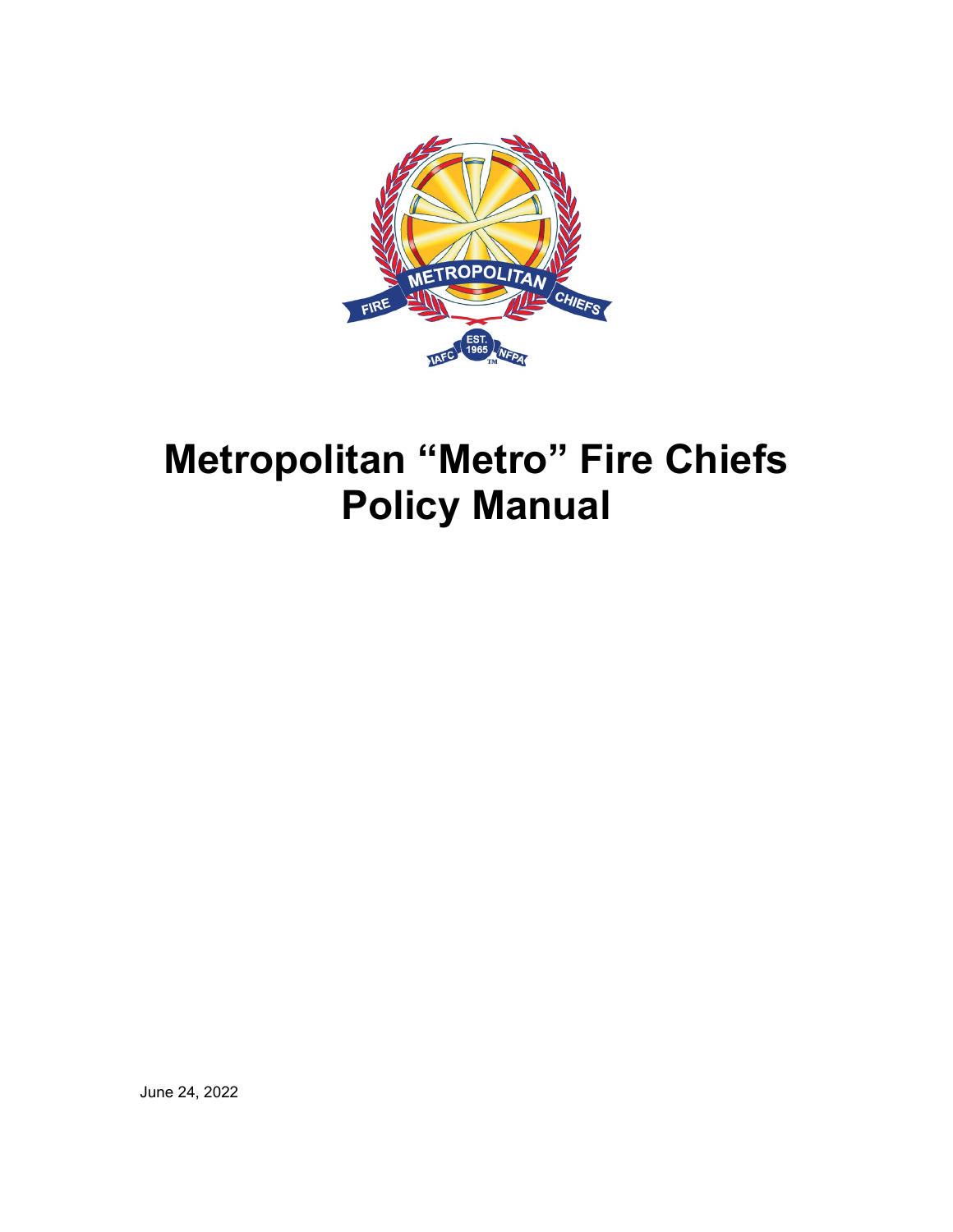# **PURPOSE**

To bring together the highest-ranking officer from each and every eligible metropolitan fire department and share information on issues of common interest, drawing upon available knowledge, varied experiences, and innovative practices in order to enhance the Metro Chiefs' role in fire protection and all-hazards initiatives.

# **VISION**

In coordination with the International Association of Fire Chiefs (IAFC) and the National Fire Protection Association (NFPA), provide exemplary leadership focused on continuously improving fire and emergency medical services and Homeland Security initiatives in order to effectively protect and serve the metropolitan communities of our respective nations.

# **MISSION**

To ensure the highest level of quality fire, EMS, and specialized services in our metropolitan communities through leadership, action, and partnerships with all levels of both government and non-government organizations.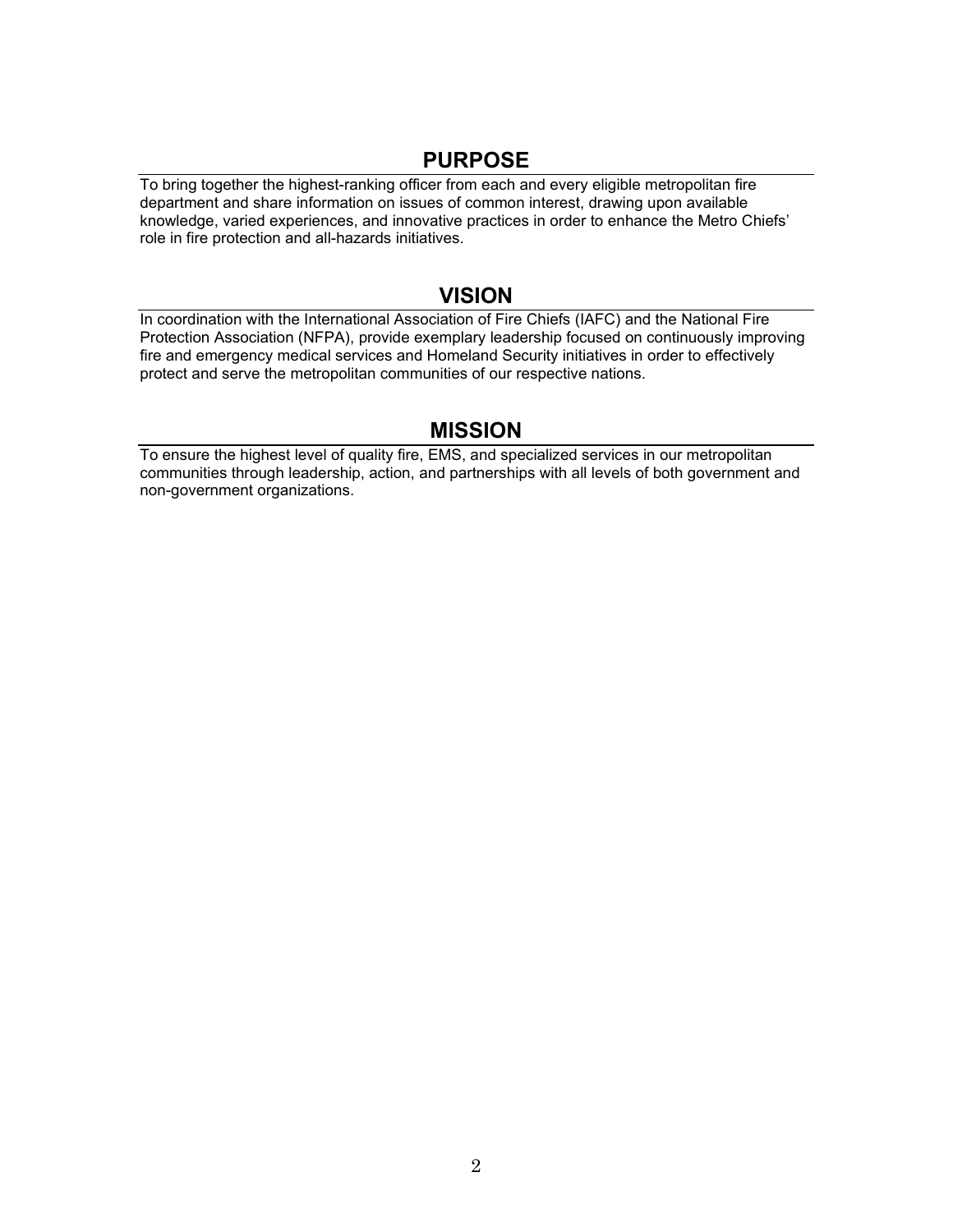# Table of Contents

| Purpose, Vision & Mission Statements          | 2              |
|-----------------------------------------------|----------------|
| <b>Bylaw Statement &amp; Working Title</b>    | 4              |
| <b>Members in Good Standing</b>               | 5              |
| <b>Voting Rights</b>                          | 6              |
| <b>Membership Dues</b>                        | $\overline{7}$ |
| <b>Annual Conference &amp; Metro Meetings</b> | 8              |
| Awards Program                                | 10             |
| Metro Logo                                    | 13             |
| Website                                       | 14             |
| Directory                                     | 15             |
| Duties of Officers and Board Members          | 16             |
| <b>Travel/Reimbursement Policy</b>            | 20             |
| Endorsement/Funding/Net Asset Policy          | 23             |
| International Outreach Funding Policy         | 24             |
| <b>Metro Staff</b>                            | 25             |
| <b>Distribution of Email Surveys</b>          | 26             |
| Appendix A: Oath of Office                    | 27             |
| Appendix B: Bylaws                            | 28             |
| Appendix C: Endorsement/Funding Form          | 35             |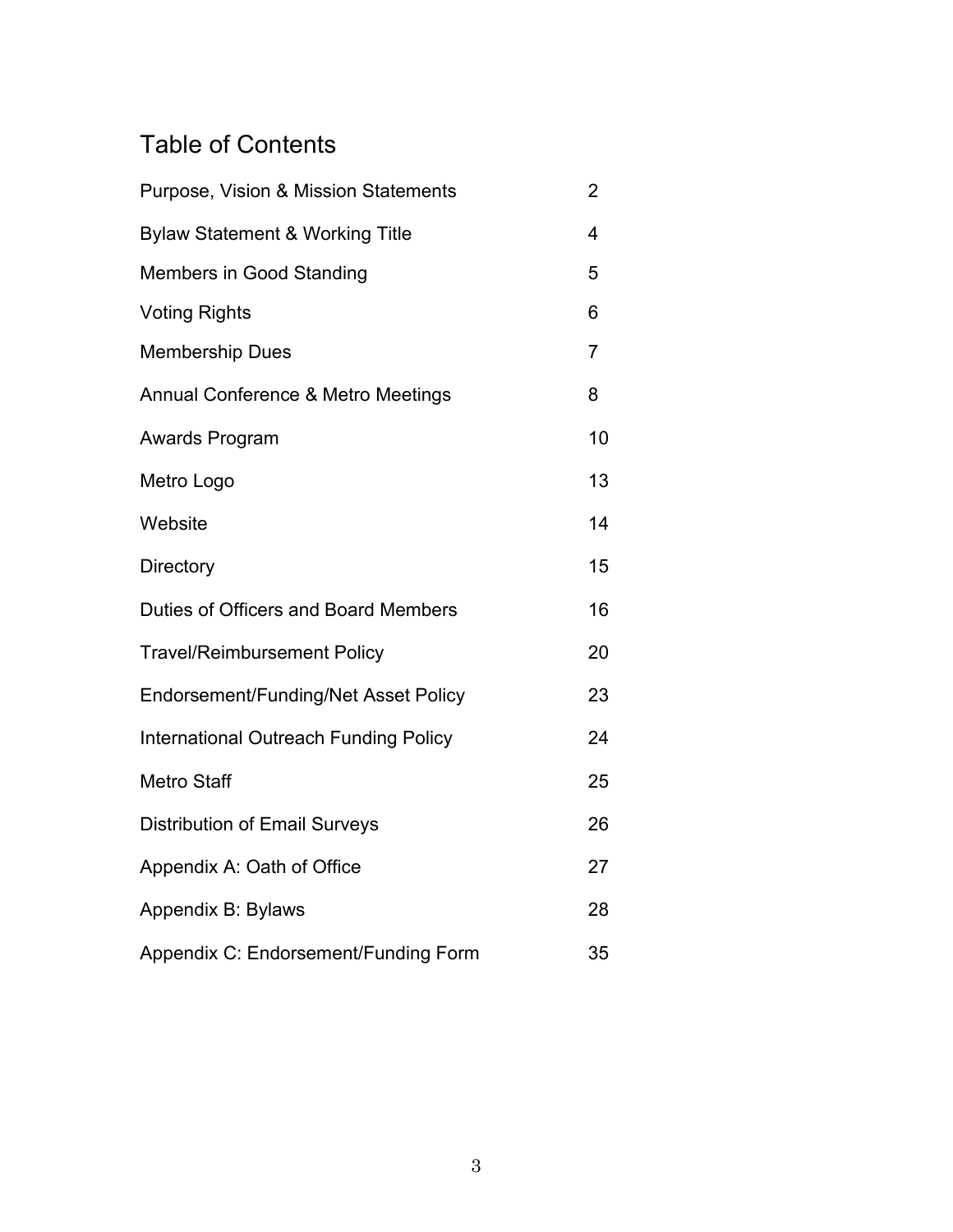# **Metro Bylaws & Working Title**

The Metro shall operate in accordance with bylaws approved by the membership. A copy of the current bylaws is included in Appendix B of this manual and is posted on the Metro website at [www.nfpa.org/metro.](http://www.nfpa.org/metro) The working title of the Metro shall be Metropolitan "Metro" Fire Chiefs Association.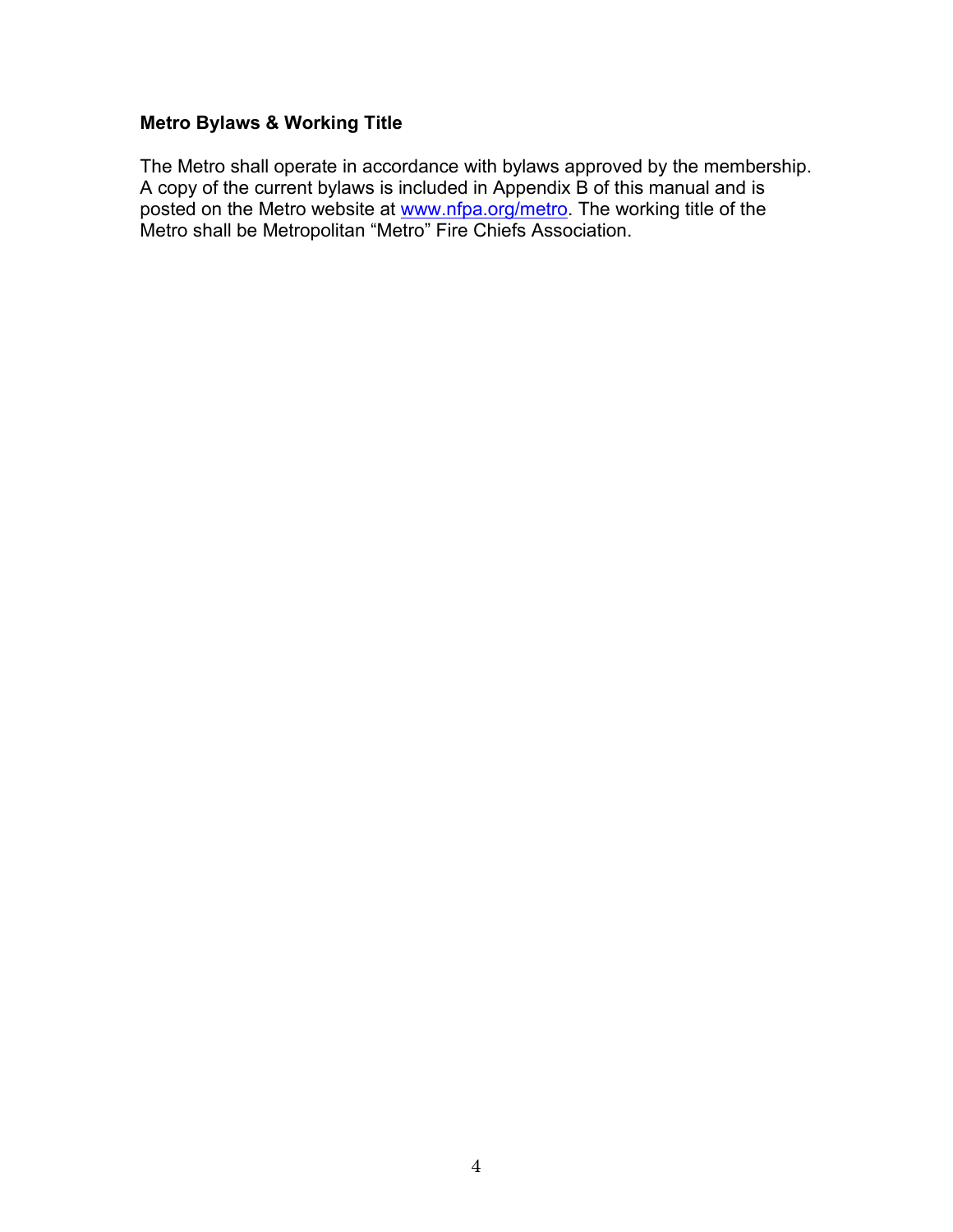# **Members in Good Standing**

#### Section 1 **Regular Members**

Regular members in good standing are Active Metro Chiefs who meet all requirements of the Bylaws and are current with IAFC, NFPA, and Metro dues.

#### Section 2 **Senior Members**

Senior members in good standing are Former Metro Chiefs who meet all requirements of the Bylaws and are current with Senior Metro dues. (Senior dues are one half Regular Member dues and Senior members are not required to pay IAFC or NFPA dues.)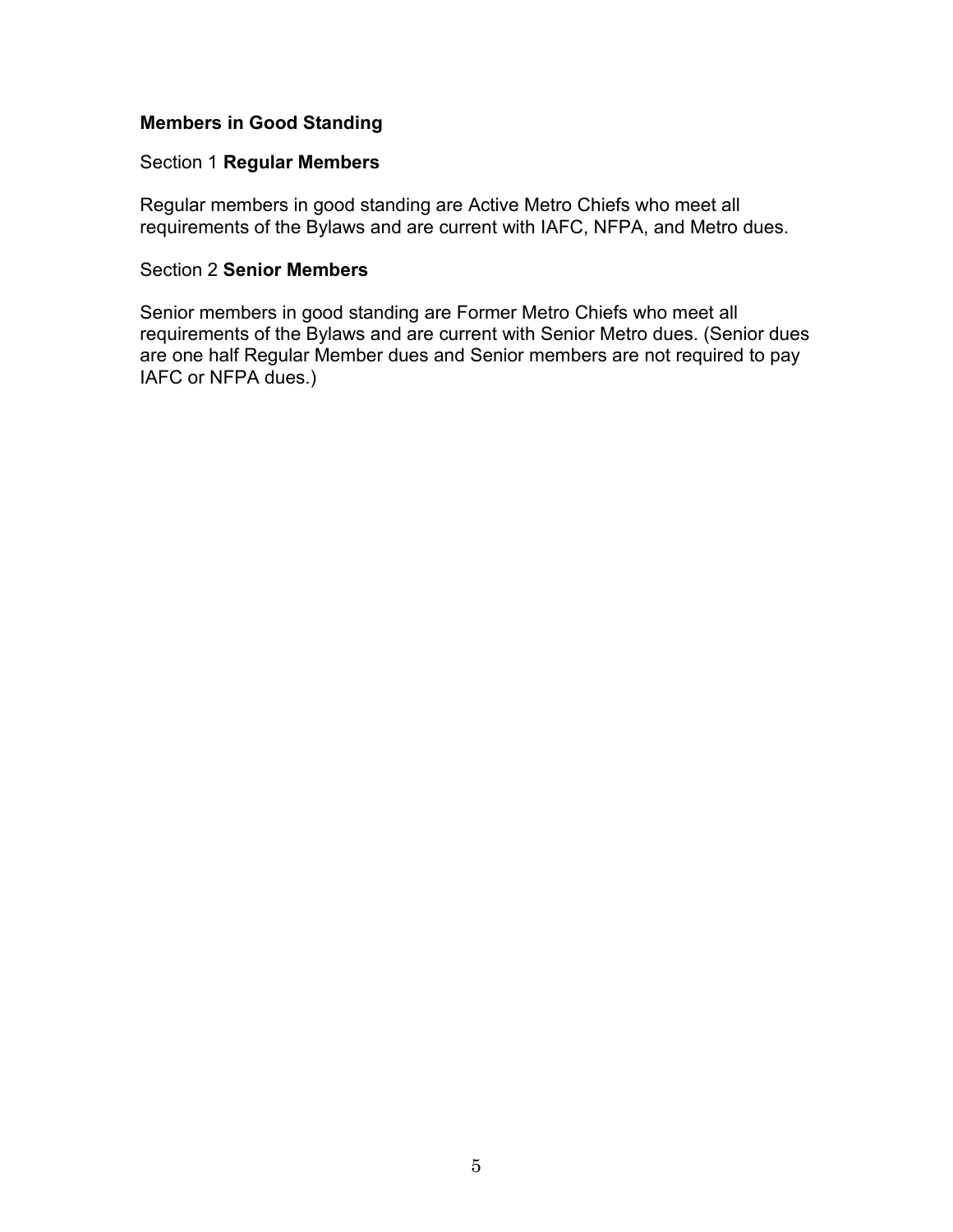# **Voting Rights**

Only Regular and Senior members in good standing are permitted to submit motions, second motions, and vote on matters before the membership at the Annual conference and other Metro meetings.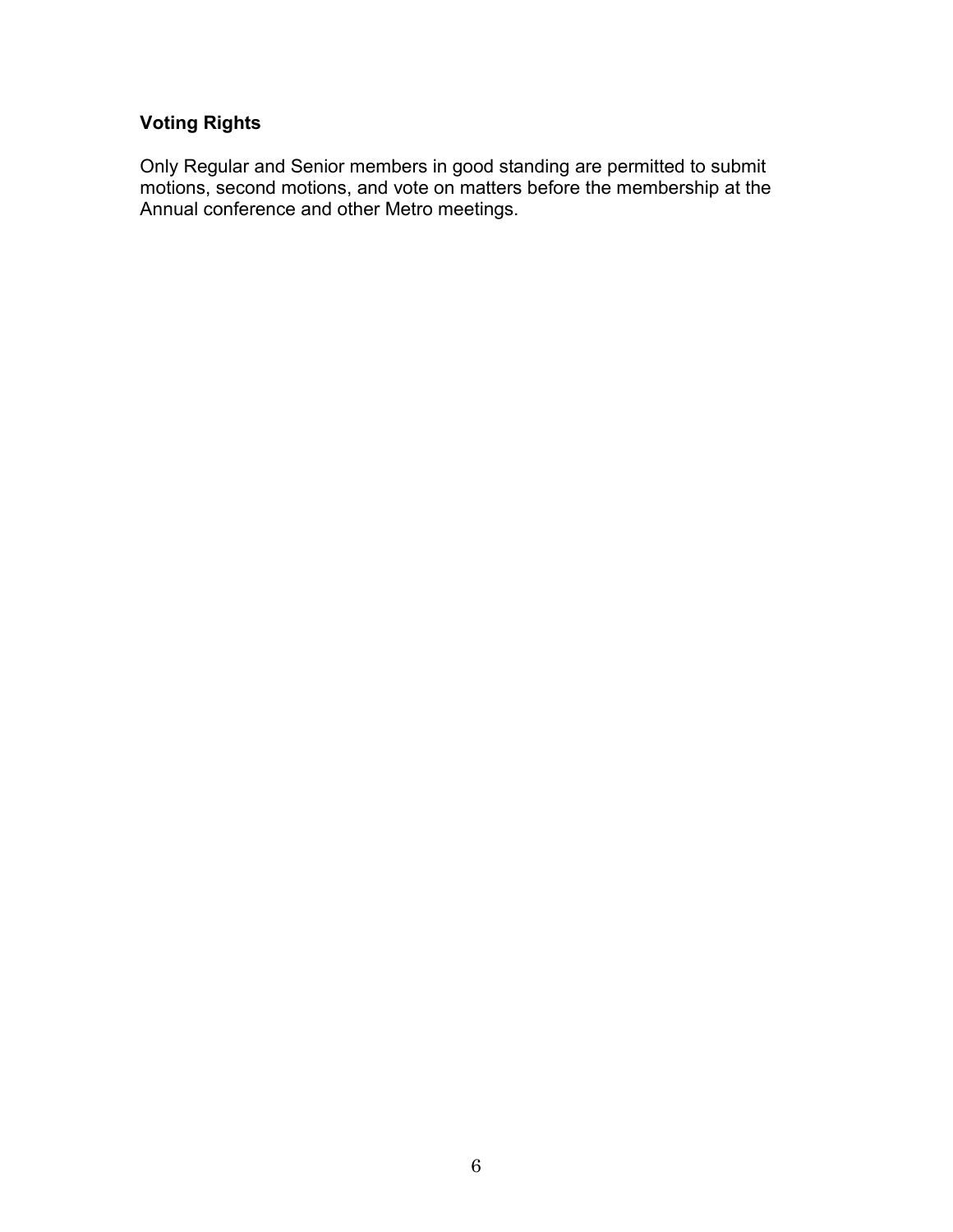# **Membership Dues**

# Section 1 **Regular Members**

Regular (Active) members in good standing must be current with their IAFC, NFPA, and Metro dues. IAFC and Metro dues are paid to the IAFC. NFPA dues are paid to the NFPA.

#### Section 2 **Senior Members**

Senior (Retired) members in good standing must be current with their Senior Metro Member dues. Senior Metro Member dues are paid to the IAFC.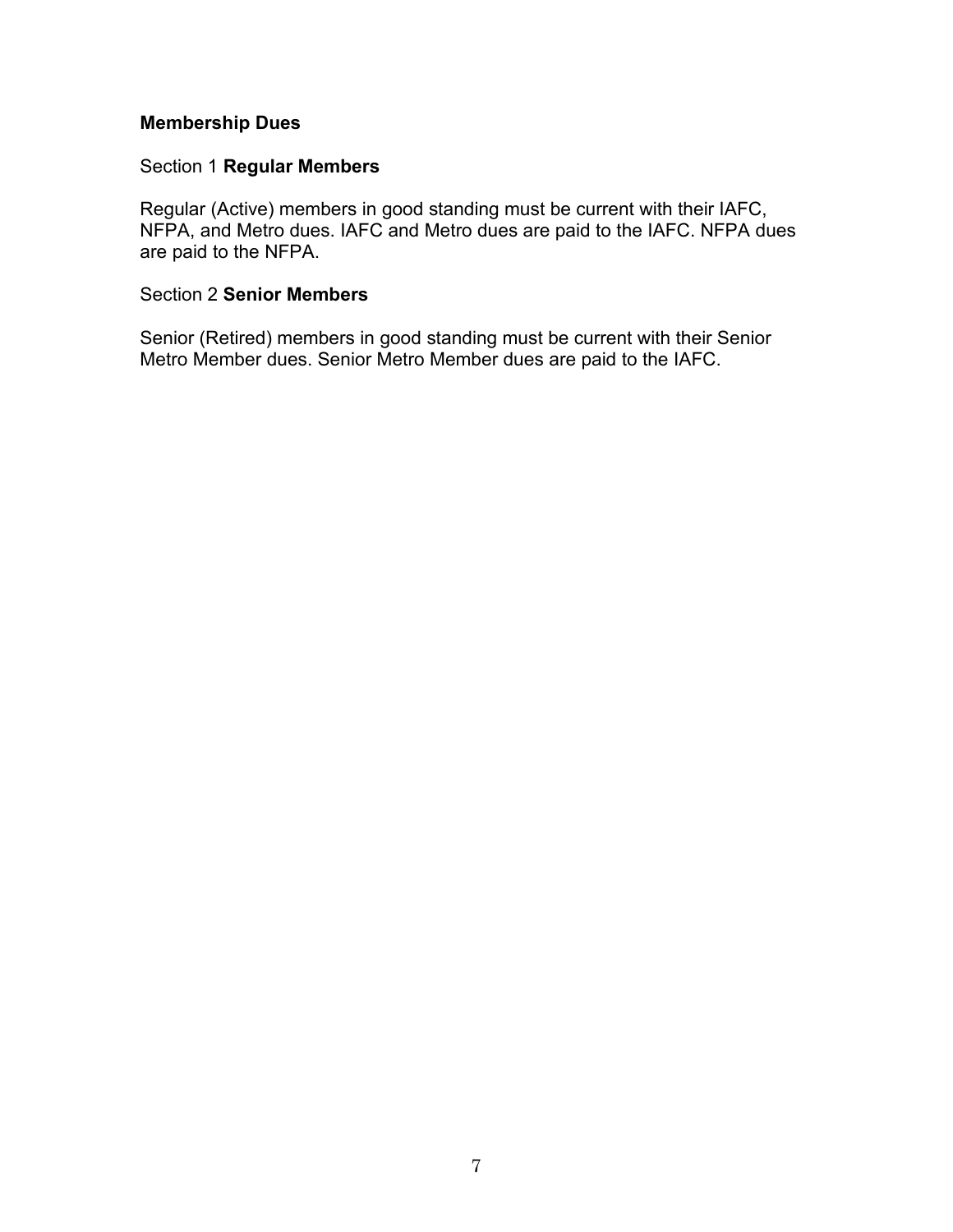# **Annual Conference & Meetings**

#### Section 1 **Conference Dates**

The Host Chief, in consultation with the Metro President and Executive Secretary, shall set the annual conference dates. (See Metro Conference Planning Manual.)

#### Section 2 **IAFC/Metro Meeting**

During the IAFC/Metro business meeting, which is held in conjunction with Fire-Rescue International, a Metro Chief may be accompanied by one additional member of his or her senior staff. This does NOT include the Metro social event(s). However, at the Metro President's discretion, the meeting may be ordered closed to Metro members only.

#### Section 3 **NFPA/Metro Business Meeting**

An NFPA/Metro Executive Board business meeting is held once each year. This meeting is hosted by NFPA at a time and location determined by the Metro Executive Secretary in consultation with the Metro Executive Board.

# Section 4 **Metro Social Event in Conjunction with the IAFC-FRI**

The Metro Executive Secretary will work with the IAFC Executive Director/CEO or his/her designee and the host chief to:

- 1) Identify an appropriate venue for the event.
- 2) Determine transportation needs.
- 3) Determine the number of eligible attendees for the event.
- 4) Develop a budget for the event.
- 5) Secure sponsorship to support the event.

Authorized attendees are as follows:

- 1) All Regular and Senior Metro members in good standing, including the members' spouses/partners. The total will be determined by the number of Metro members registered for the FRI conference.
- 2) The IAFC Executive Director/CEO and IAFC President/Chair of the Board or two IAFC staff members designated by the IAFC Executive Director/CEO (total of four people).
- 3) The NFPA President/CEO and NFPA Chair of the Board or two NFPA staff members designated by the NFPA President/CEO (total of four people).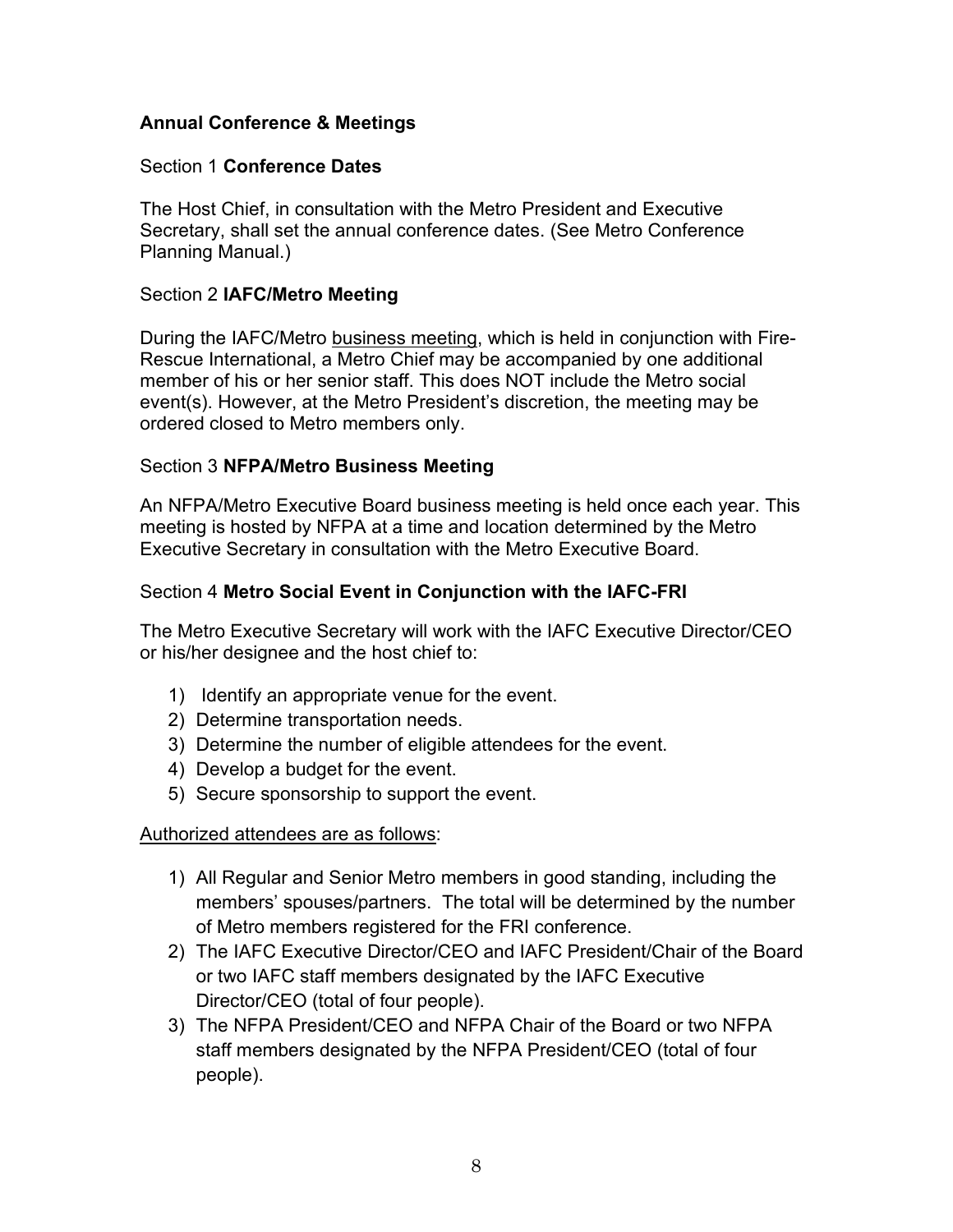- 4) The Metro Executive Secretary and the IAFC-Metro Staff Liaison (total of four people)
- 5) The host chief and four additional guests, including spouses/partners (total of 10 people).
- 6) Six attendees from each sponsoring agency (e.g., five sponsoring agencies would equal 30 people).

# **Sponsors**

In consultation with the host chief and IAFC Executive Director/CEO or his/her designee, the Metro Executive Secretary will:

- 1) Establish a budget. A minimum of 20% and a maximum of 50% will be added to the projected budget to cover unexpected expenses and administrative services.
- 2) After the budget is established, the executive secretary, in consultation with the host chief, will determine an appropriate sponsorship fee and invite potential sponsors, beginning with those sponsors that have traditionally contributed at the highest levels. For example, if the sponsorship fee is \$5,000 and the total budget is \$30,000, invitations to sponsors, on a first-come-first-serve basis, would first go to traditional Elite Sponsors (\$50,000 and up), Four Alarm Sponsors (\$40,000 and up), Premier Sponsors (\$25,000 and up), then to Diamond Sponsors (\$20,000 and up), then to Platinum Sponsors (\$15,000 and up), then to Gold Sponsors (\$10,000 and up), and so forth until the desired number of sponsors (in this example 6) and desired amount of funds (in this example \$30,000) is secured. Further, sponsors from the previous year will be given the first right of refusal in the following year(s). For example, the 2018 sponsors will be given the first right of refusal in 2019 and so on.
- 3) Any surplus would be split 50-50 between the IAFC and the Metro. Any deficit would also be split 50-50 between the IAFC and Metro.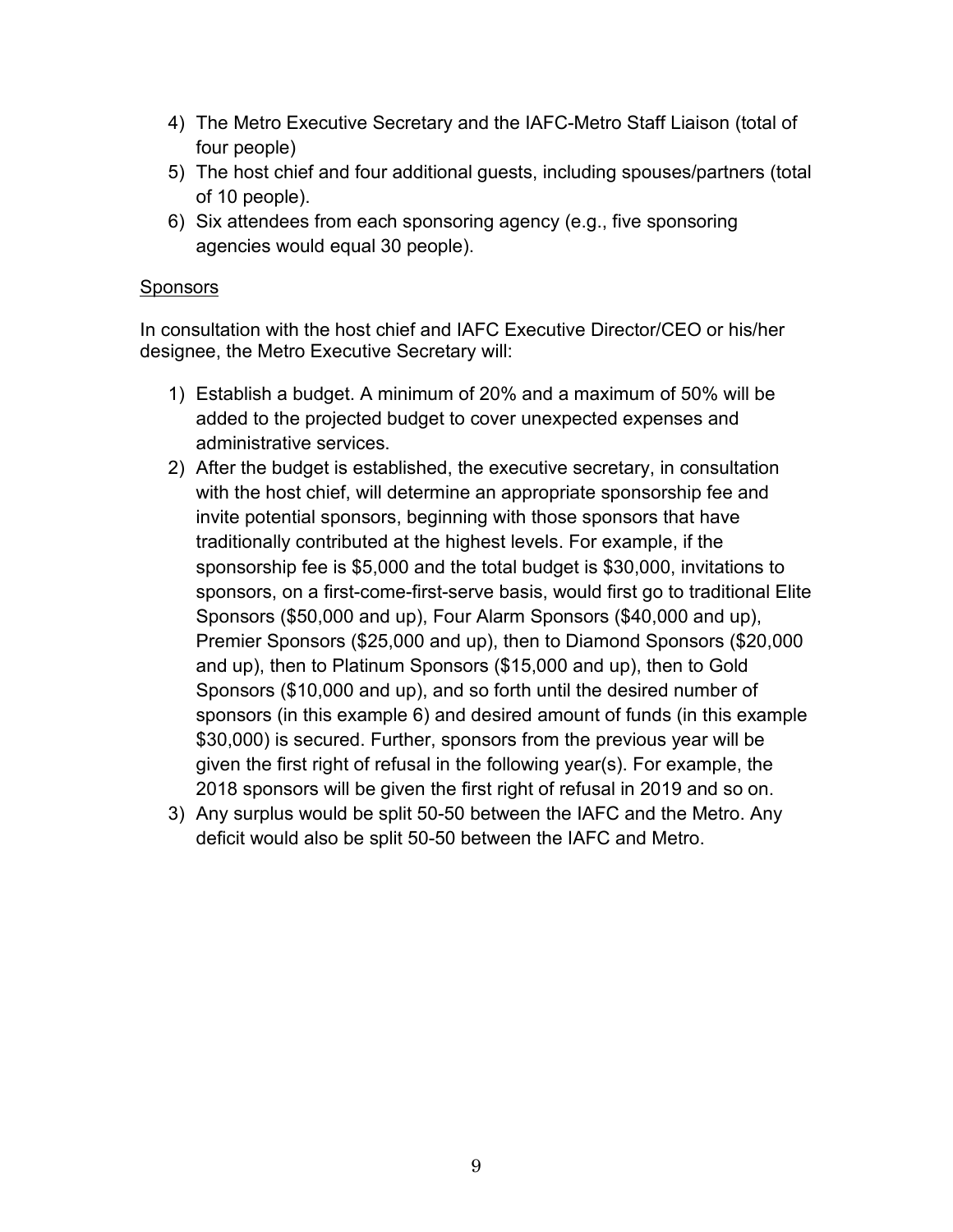# **Awards Program**

## Section 1 **Purpose of Awards**

The goals of the Metropolitan Fire Chiefs include recognizing its members for accomplishments and performance and bringing positive attention to the Metro and the Fire Service as a whole. In an effort to further these goals, an Annual Award process has been established. An award bestowed by the Metropolitan Fire Chiefs shall be called a "Metro Award" or simply a "Metro". The Secretary of the Metro shall serve as Chair of the Awards Committee.

#### Section 2 **Award Categories**

- 1. Metropolitan Fire Chief of the Year
- 2. Metropolitan Fire Chief Russell E. Sanders Lifetime Achievement Award
- 3. Metropolitan Fire Chief President's Award of Distinction
- 4. Metropolitan Fire Chief Commendation (Award Certificate from the Metro)

#### Section 3 **Press Releases**

A suitable press release shall be issued to commemorate any Award given. All winners shall be encouraged to issue a press release in their local area to gain the most benefit possible from public relations. Press releases should highlight the recipient's accomplishments, the recipient's department and the Metropolitan Fire Chiefs Association.

#### Section 4 **Award Descriptions**

#### Section 4.1 Metropolitan Fire Chief of the Year Award

This award is given to a Regular (active) member each year. The Award shall be given based on a majority vote by all Metro members in good standing. In cases where the final vote count results in one or more nominee's being tied, each nominee will be considered a co-winner of the award. The Award will recognize accomplishments and contributions to the Metro Association, contributions to fire safety, demonstrated leadership, challenges overcome, or other considerations deemed germane by the Metro.

#### Section 4.1.1 Process

Any Regular or Senior member in good standing can nominate any Regular member of the Metro in good standing for the Award at any time during the year and nominations shall close at the end of the month of January. The Chair of the Awards Committee shall publish the names of the nominees and make them available to the membership at least 60 days before the Annual Conference for voting purposes. Voting shall close 20 days before the Annual Conference to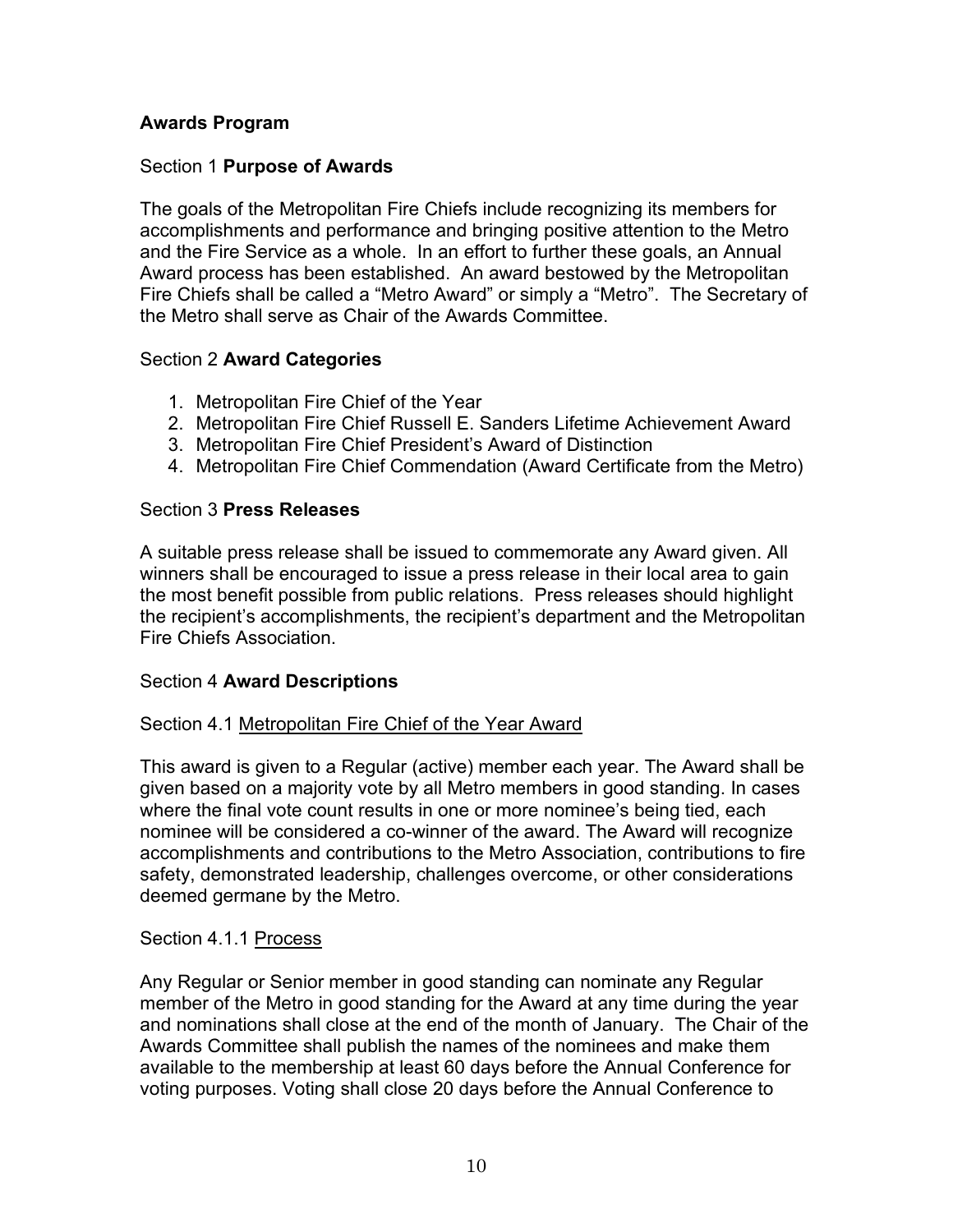allow for the engraving of awards for the recipients selected. Winners of the Awards shall be announced during the closing banquet at the Annual Conference.

Only one person shall receive the Metropolitan Fire Chief of the Year Award in any calendar year, unless the final vote count results in one or more nominees receiving the same number of votes (tie votes). In these cases, each nominee will be considered a co-winner of the award. A Regular member may receive this award only once. The Metro Executive Secretary will keep a list of all past recipients.

# Section 4.2 Metropolitan Fire Chief Russell E. Sanders Lifetime Achievement Award

The Metropolitan Fire Chief Lifetime Achievement Award, which was renamed the Russell E. Sanders Lifetime Achievement Award in March 2021, may be given to one Regular or Senior Metropolitan Fire Chief. In cases where the final vote count results in one or more nominee's being tied, each nominee will be considered a co-winner of the award.

The Award shall be granted based on a history of accomplishments, contributions to the Metro, contributions to fire safety, demonstrated leadership, challenges overcome, or other considerations deemed germane by the Metro.

# Section 4.2.1 Process

Any Regular or Senior member of the Metro in good standing can nominate any Regular or Senior member for the Award at any time during the year. For voting purposes, the Chair of the Awards Committee shall publish the names of the nominees and make them available to the membership at least 60 days before the Annual Meeting. Voting shall close 20 days before the Annual Meeting. The winner of the Award will be announced during the closing banquet of the Annual Conference.

Only one person shall receive the Metropolitan Fire Chief Russell E. Sanders Lifetime Achievement Award in any calendar year, unless the final vote count results in one or more nominees receiving the same number of votes (tie votes). In these cases, each nominee will be considered a co-winner of the award. A Regular or Senior member may receive this award only once. The Metro Executive Secretary will keep a list of all past recipients.

# Section 4.3 Metropolitan Fire Chiefs President's Award of Distinction

The Metropolitan Fire Chiefs President's Award of Distinction is given to any person deemed worthy by the President of the Metro. There shall be no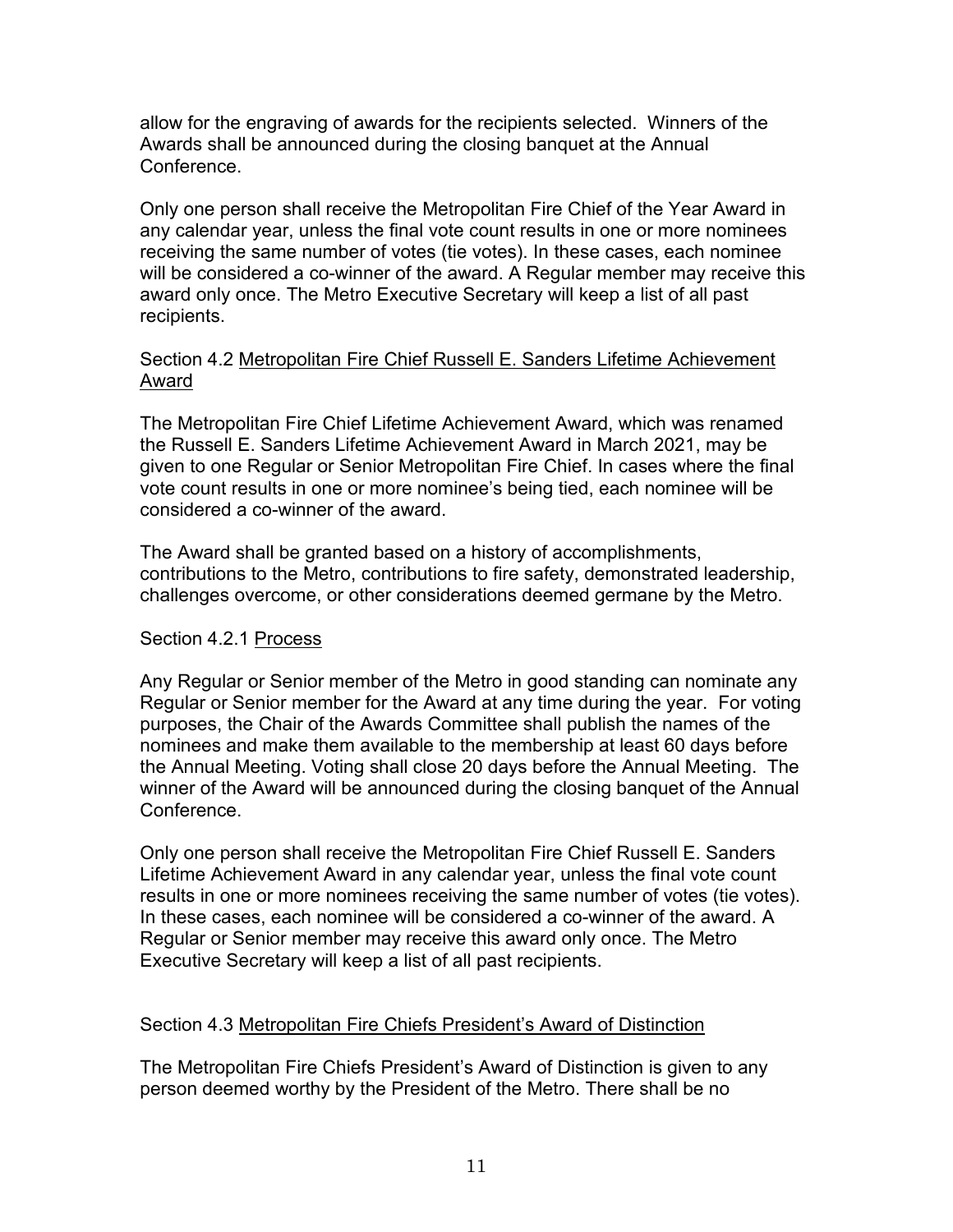employment requisite or any other restrictions placed on nominees for this Award.

#### Section 4.3.1 Process

The President may choose to confer with the Executive Board when considering potential recipients.

The President shall determine the total number of Metropolitan Fire Chiefs President's Awards of Distinction given during any year.

#### Section 4.4 Metropolitan Fire Chiefs Commendation

The Metropolitan Fire Chiefs Commendation shall be a certificate, signed by the President, bearing the logo of the Metropolitan Fire Chiefs, and having a printed message intended to commend the recipient for actions, contributions or other accomplishments in the interest of fire safety or to further the goals of the Metro.

#### Section 4.4.1 Process

Except for those receiving the Awards listed above, the Metropolitan Fire Chiefs Commendation may be given to any person, regardless of affiliation, deemed worthy of recognition by the President.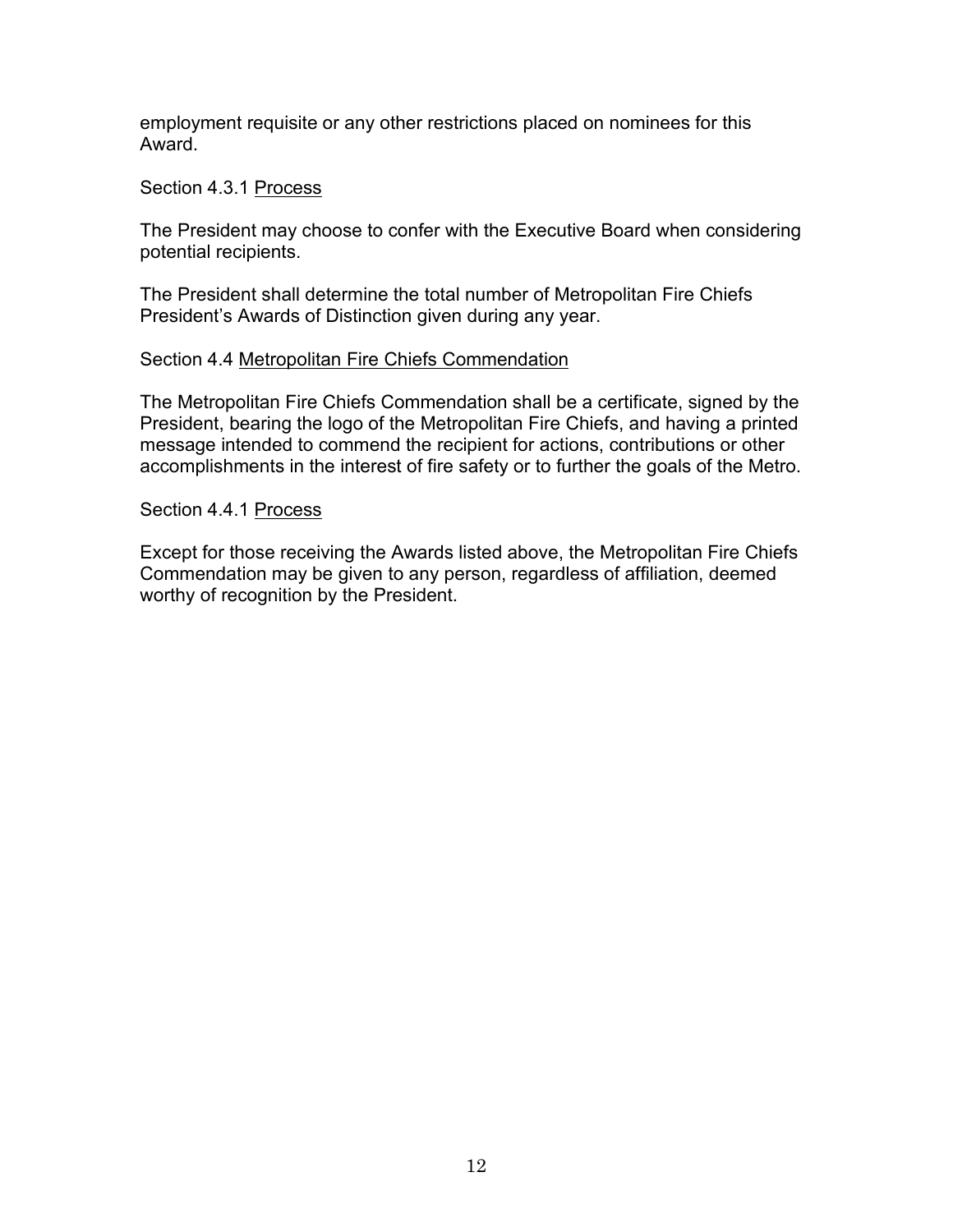# **Metro Logo**

# Section 1 **Purpose**

The Metro shall have an official logo that is to be used on all official stationery, on the official website, and as otherwise deemed appropriate by the Metro President.

# Section 2 **Use of Logo**

Members of the Metro shall use the Metro Logo only after receiving permission, in writing, from the Metro President. The Metro Logo is kept on file with the Executive Secretary.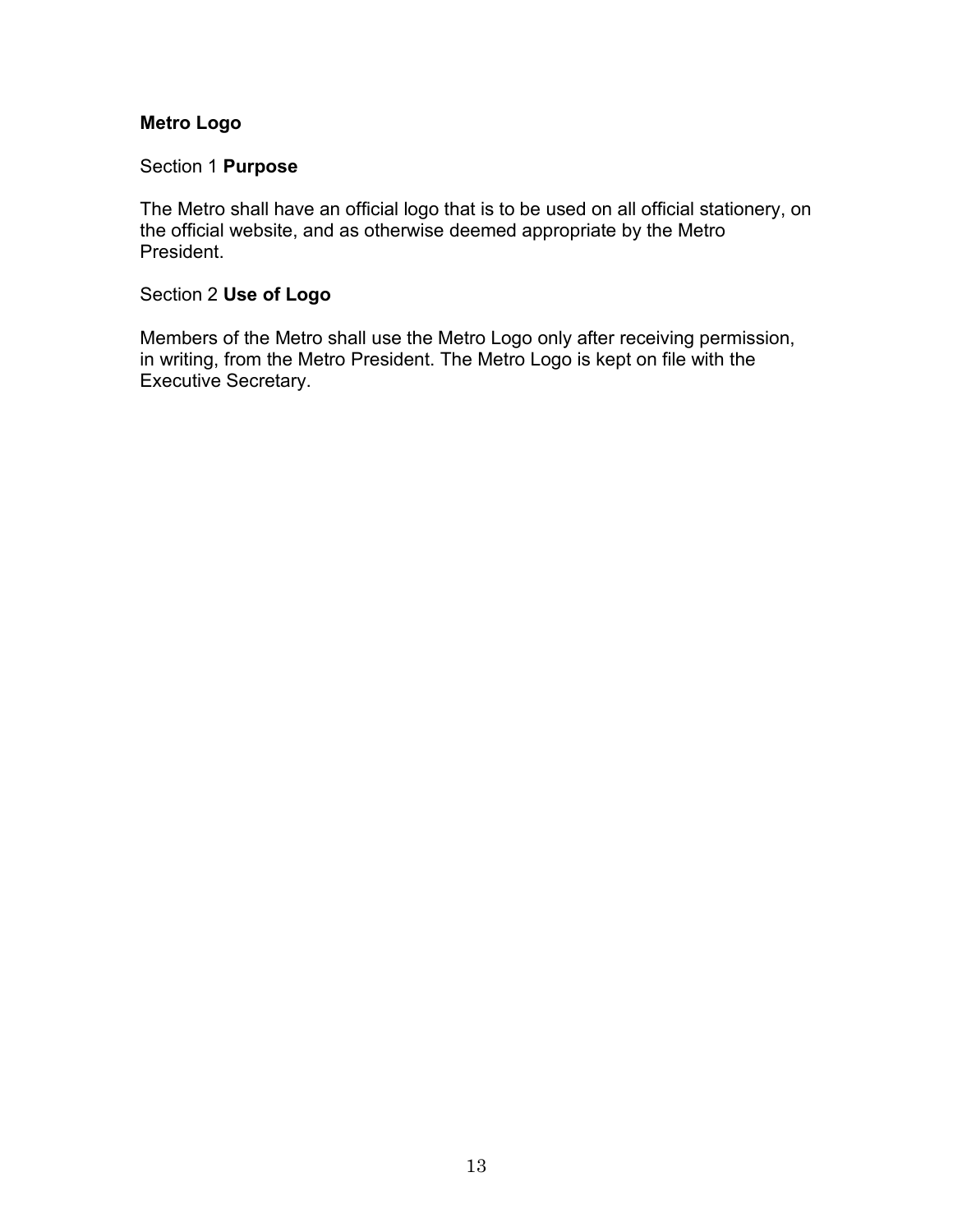## **Website**

#### Section 1 **Purpose**

The Metro shall maintain an official website that includes the Metro Bylaws, a list of Metro Officers and Board Members, a Calendar of Events, and any other information of interest. The website is maintained by the Executive Secretary.

The website address is:<http://www.nfpa.org/Metro>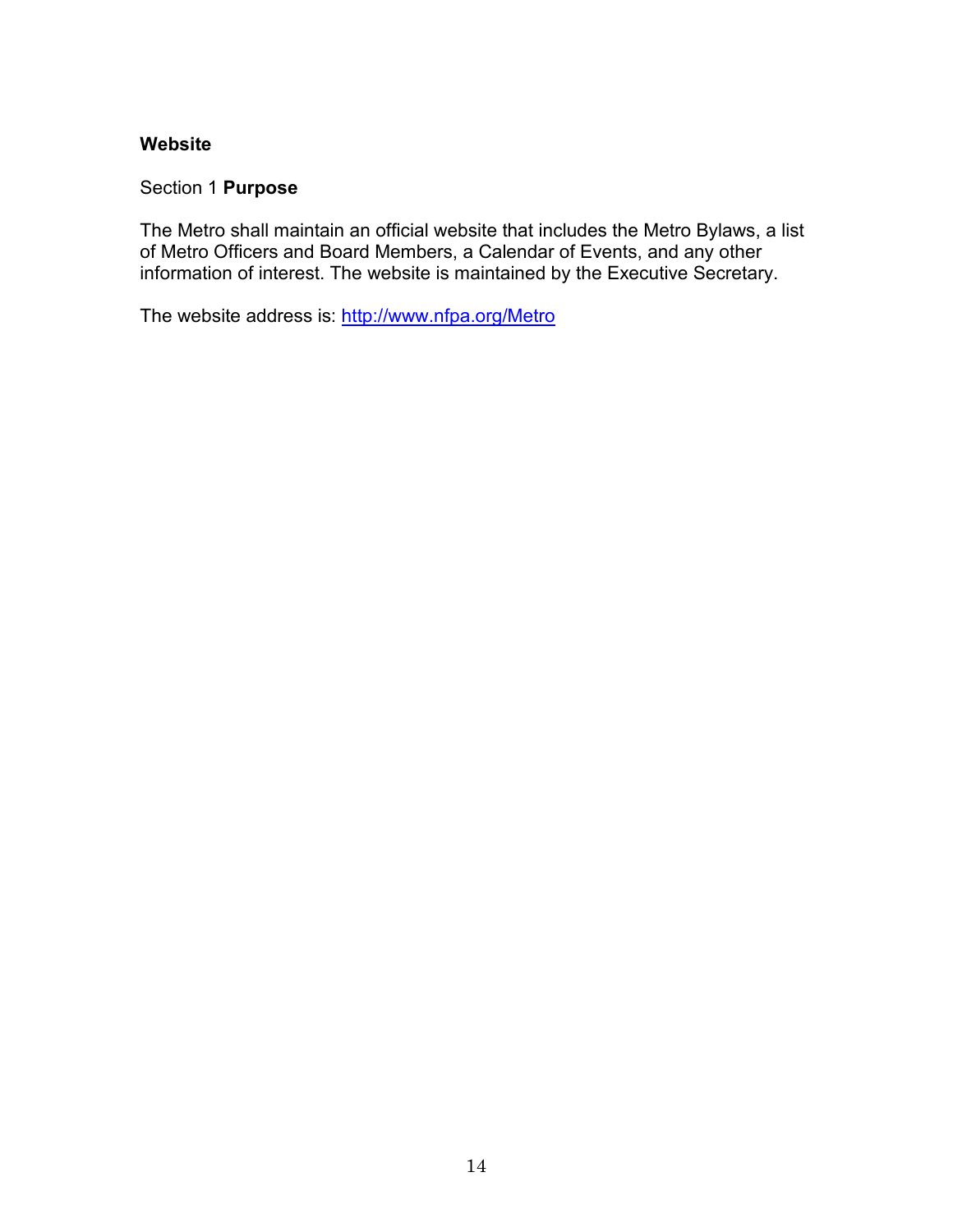# **Directory**

#### Section 1 **Purpose**

To enhance networking opportunities among members, the Metro shall maintain an up-to-date directory of all Regular and Senior Members in good standing.

NOTE: The IAFC Liaison and the NFPA Executive Secretary maintain the Directory.

#### Section 2 **Distribution**

The Directory is for Regular and Senior members in good standing only. Neither the directory nor contact information contained therein shall be provided to anyone other than Regular and Senior members in good standing, without the prior written authorization of the Metro President.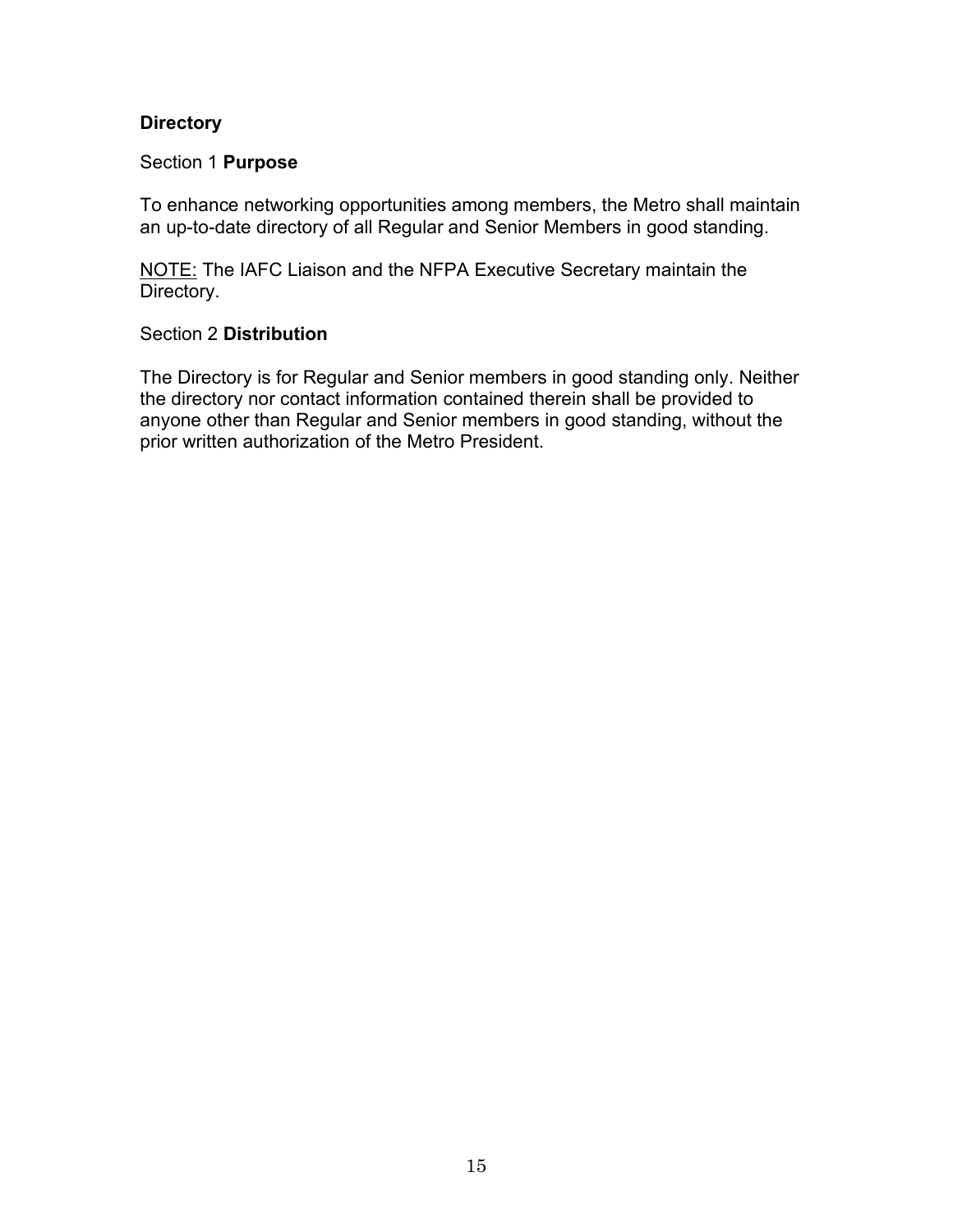# **Duties of Officers and Board Members**

#### Section 1 **Officers**

In accordance with Section 6 of the Bylaws, the Officers of the Metro shall be a President, a Vice President, a Secretary, and a Treasurer. The duties of each of these Officers are outlined in the Bylaws (See Appendix B).

#### Section 1.1 Additional Duties

Officers and members of the Executive Board shall be assigned additional duties as determined by the President. Members of the executive board shall represent the Metro at meetings and conferences to further the mission of the Metro as determined by the President. These meetings may or may not be addressed in existing Metro Memorandums of Understanding. Travel expenses to attend meetings and conferences, including board meetings, by any member of the board who is not reimbursed by an agency, must be approved by the Metro President. In cases when the President is the traveling member, the Treasurer must approve the request with notification to all members of the board. (See Travel Reimbursement Policy, Section 2, page 20.)

#### Section 1.1.1 President

The Metro President shall preside at all meetings of the Association and of the Executive Board, and shall, with the approval of the Executive Board, appoint such committees as deemed appropriate or as otherwise established at the discretion of the Executive Board, except for the Executive Board, which is established under the terms of the Metro bylaws. The President shall perform such other duties as determined from time to time by the Executive Board.

#### Section 1.1.2 Vice President

The Vice President serves as the Executive Board's liaison to the Host Chief of the Annual Conference. The Vice President is responsible for organizing the Education Section of the Annual Program. This includes arranging for all speakers and other presenters. In accomplishing these duties, the Vice President works closely with the Host Chief and the Executive Secretary.

#### Section 1.1.3 Secretary

The Secretary, in consultation with the Executive Board, is responsible for selecting a gift for the outgoing President. The Treasurer must approve the purchase in advance. The Secretary of the Metro shall serve as the Award's Chair. At the January 22, 2011, Winter Board Meeting in Salt Lake City, the Executive Board approved the following policy: The gift for the outgoing Metro President is traditionally the Metro Ring. The Executive Board approves the purchase of the basic Metro ring (lowest cost option in 14 karat gold). This price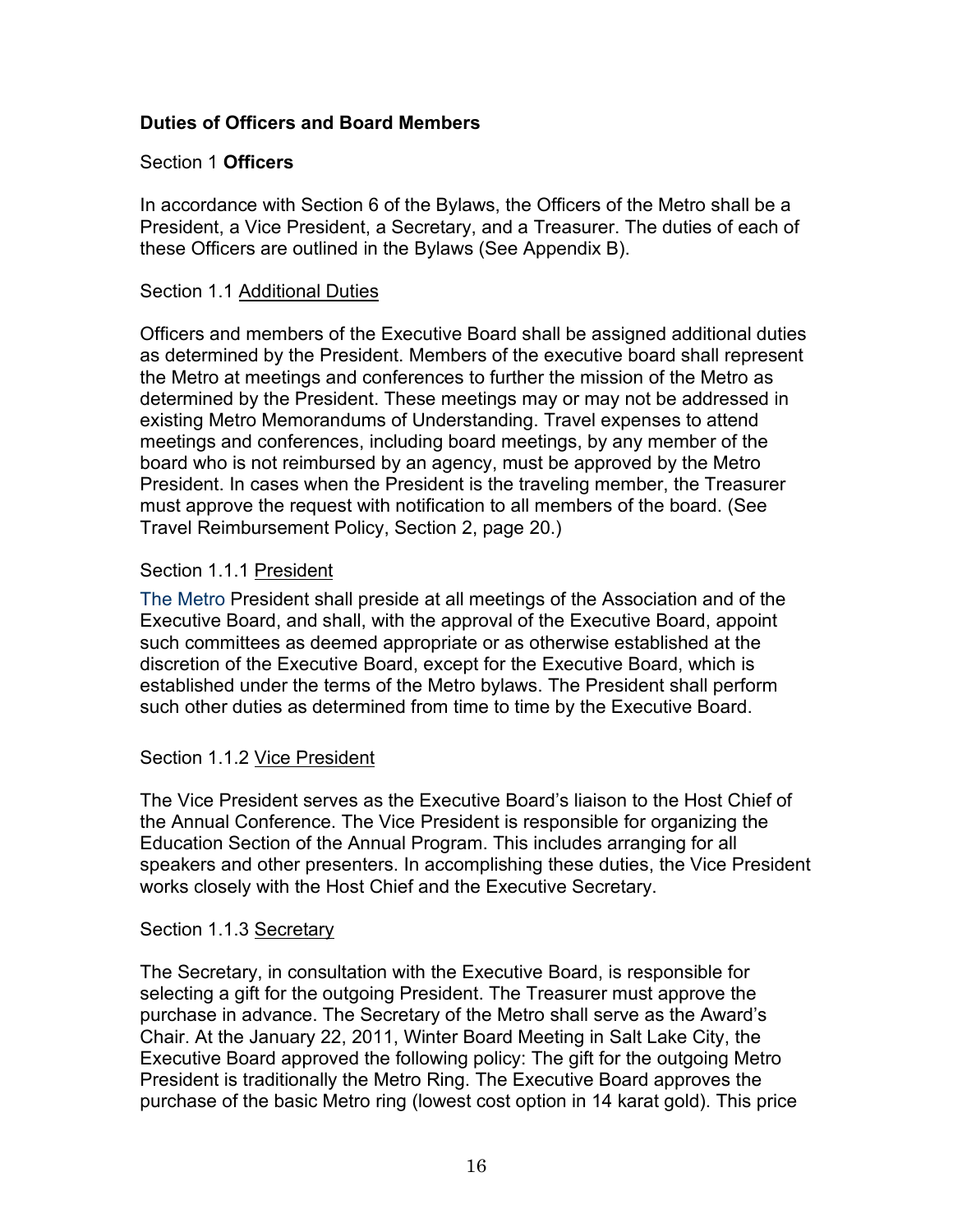will vary from year-to-year depending on the cost of gold. Any upgrades to the ring would be the responsibility of the recipient. The Secretary also serves as the Membership Chair.

## Section 1.1.4 Treasurer

The Treasurer shall provide for the custody of all funds, securities, books of account and financial records of the Association.

# Section 2 **Board Members**

In accordance with Section 8 of the Bylaws, the membership of the Executive Board shall consist of all officers of the Metro, the immediate Past President and three other members (Senior, Board, and Alternate Board Members) elected at large by and from the membership. The Executive Secretary shall serve as a non-voting member of the Executive Board (See Appendix B).

# Section 2.1 Immediate Past President

The Immediate Past President shall represent the Metro as directed by the President.

# Section 2.1.1 Immediate Past President – Nominating Committee Chair

The Immediate Past President shall serve as Chair of the Nominations Committee and oversee membership voting for the Metro board and officer positions, for the selection of future annual conference sites and for Metro Chiefs running for IAFC 2<sup>nd</sup> Vice President or IAFC Treasurer. After all nominations have been received and closed, the Nomination's Chair will appoint an Elections Committee, consisting of Past Metro Presidents, when possible, that will distribute ballots to each eligible voting member and collect and count the votes. After reporting the election results to the members present, the ballots will be returned to the Chair of the Nominations Committee who will give the ballots to the Executive Secretary. The Executive Secretary shall keep the ballots in his/her possession until the close of business on the following day. This allows anyone interested to review the ballots. At the close of business on the day following the elections the Executive Secretary shall destroy the ballots.

# Section 2.1.2 Immediate Past President – Nominating Committee Report

The Nominating Committee Report is given in the following four parts:

Part 1: Unless circumstances dictate otherwise, the nominating committee recommends that each existing board member and officer advance by one position. For example, the President moves to Past President; the Vice President to President; the Secretary to Vice President; the Treasurer to Secretary; the Board Member to Treasurer; and, the Alternate Board Member to Board Member.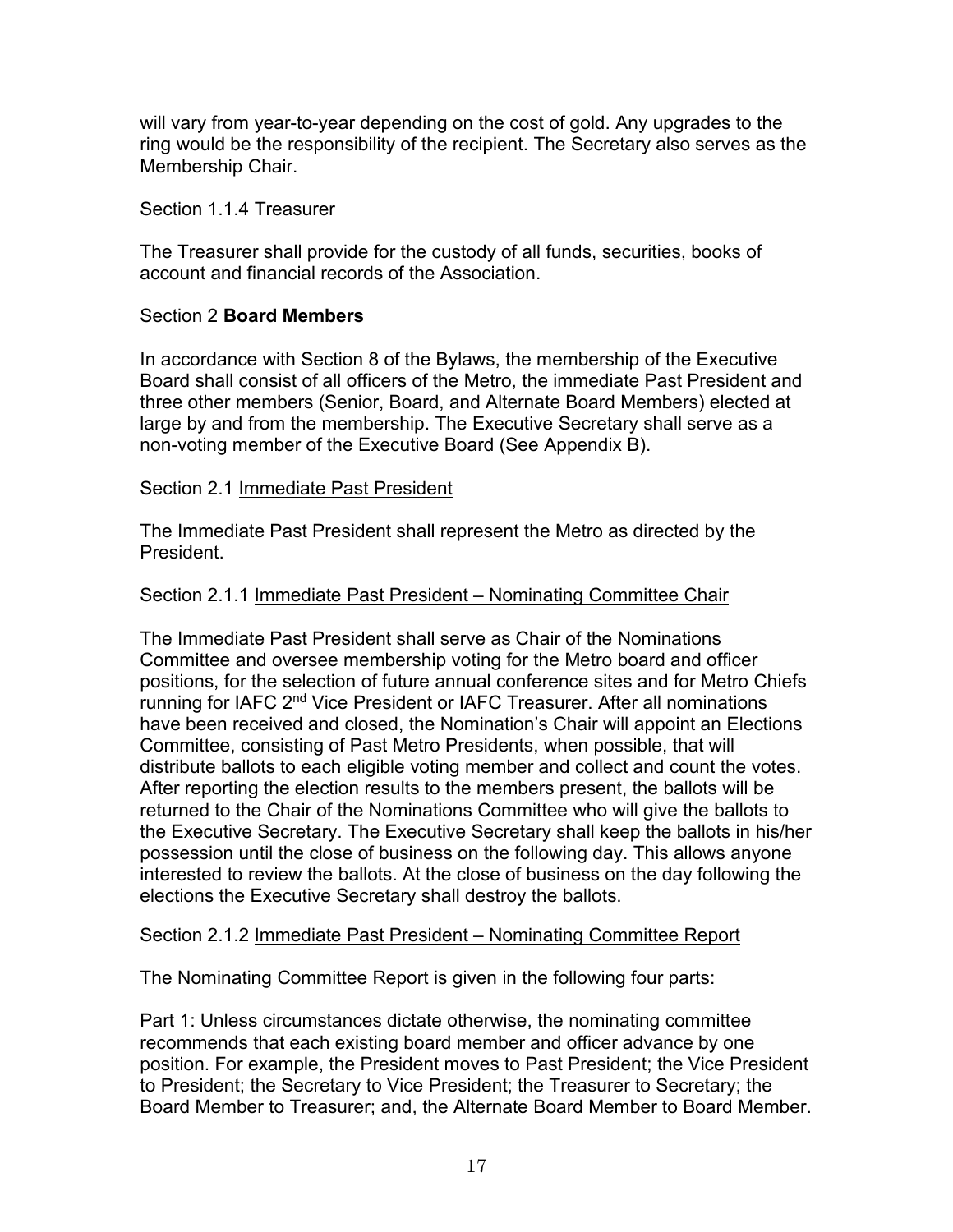Also, the bylaws allow, and it has been the "past practice," for the Senior Board Member to serve two one-year terms. Therefore, if the Senior Board member has served only one year, s/he is eligible to run for a second one-year term. The Chair of the Nominating Committee, after presenting his/her report to the membership, must ask three times for additional nominations from the floor. If none are heard, the Chair shall ask for a motion to close nominations.

Part 2: If the membership approves Part 1 above of the Nominating Committee report, one seat – the Alternate Board Member – will remain vacant. The Chair of the Nominating Committee shall read the names of any candidates that have notified him/her in writing that he/she is a candidate for the Alternate Board Member position (if any). He/she shall then ask three times for additional nominations from the floor for the position of Metro Alternate Board Member. If more than one nomination is received, an election will be held on the day of the second business meeting. If there is only one candidate, the Nominating Committee Chair will ask for a motion to close nominations.

Part 3: Metro Chiefs that are a declared and approved candidates for the IAFC 2<sup>nd</sup> Vice President or IAFC Treasurer position may submit their names to the Chair of the Nominating Committee for consideration for endorsement and/or financial support prior to the Metro Chiefs annual conference. The Metro endorses and financially supports Metro Chiefs only. The Chair of the Nominating Committee shall read the names of any declared candidates at the first business meeting of the annual conference. It is understood that endorsement and/or financial support is not guaranteed and is subject to the approval of the membership. If the endorsed candidate(s) request(s) financial support, the Metro Chiefs can approve up to \$5,000 in financial support, one each, for 2<sup>nd</sup> Vice President and Treasurer (total \$10,000). The Metro will accept requests for endorsement/financial support for no more than one election beyond the current year. Once the candidate(s) is approved at the Metro Chiefs Conference, no other candidate(s) will be considered for that election cycle. This policy shall be construed to support early declaration by Metro members, so that Metro support can have the most effect.

Part 4: Future Host City. The Metro selects host cities three years in advance. For example, in 2019 the membership selects the 2022 conference site. The Chair of the Nominating Committee shall read the names \$of any Metro Chiefs who have submitted a bid to host the conference (if any). The Nominating Chair shall then call three times for additional nominations from the floor. If more than one nomination is received, an election will be held on the day of the second business meeting. If there is only one candidate, the Chair of the Nominating Committee will ask for a motion to close nominations.

#### Section 2.1.3 Board Member

The Board Member shall be responsible for duties as assigned by the President.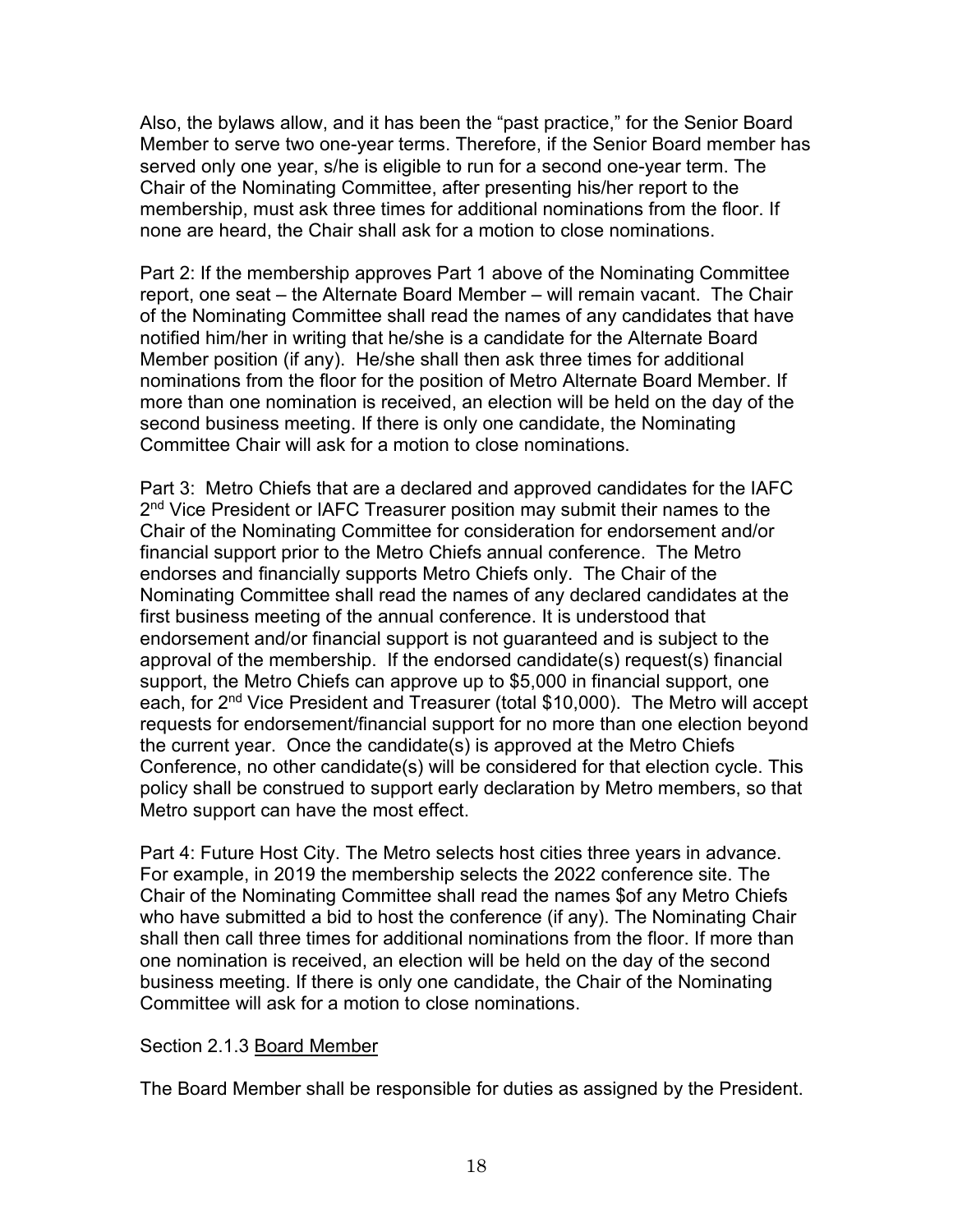# Section 2.1.4 Senior Board Member

The Senior Board Member shall represent Senior Members on the Executive Board and carry out any other duties assigned by the President.

#### Section 2.1.5 Alternate Board Member

The Alternate Board Member shall be responsible for duties as assigned by the President. The Alternate Board Member shall be entitled to participate in all meetings or other actions of the Executive Board but shall not be entitled to vote unless the Board Member is absent from the meeting where the vote is to be taken.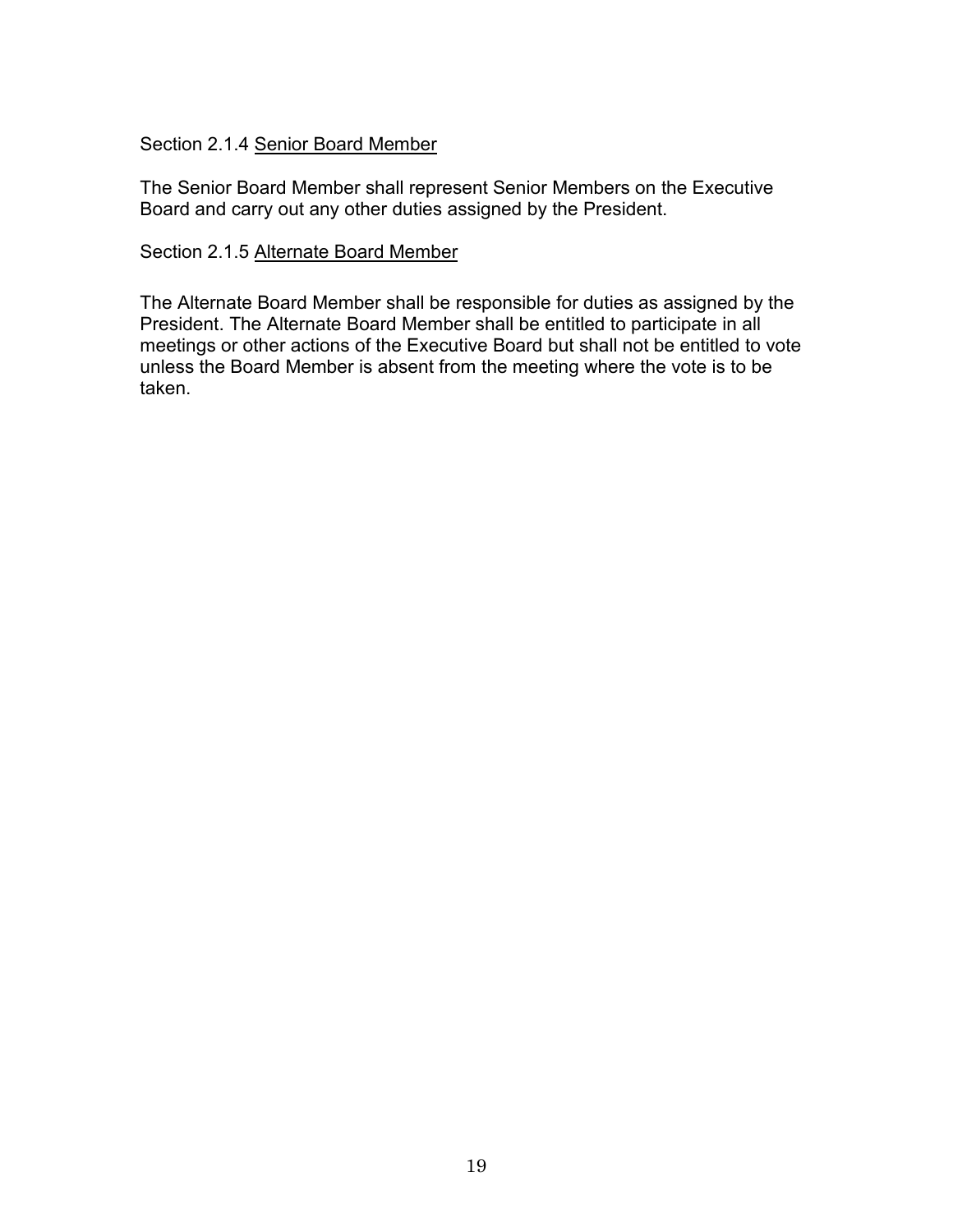# **Travel Reimbursement Policy**

#### Section 1 **Purpose**

A travel reimbursement policy shall be established by the Executive Board and approved by the membership. For audit purposes, a copy of the policy shall be placed on file with the IAFC and NFPA.

#### Section 2 **Expenditures**

The Metro President must approve, in advance, participation by Metro members serving on committees or attending conferences and other events that would result in an expenditure of Metro funds. This policy applies to all members of the Metro, including members of the Executive Board. Travel expenses to attend meetings and conferences, including board meetings, by any member of the board who is not reimbursed by an agency, must be approved in advance by the Metro President.

In cases when the President is the traveling member, the Treasurer must approve the request with notification to all members of the board. At the May 17, 2010 Annual Conference Business Session in Memphis, TN, the membership voted to clarify the travel section of the policy manual as follows: Executive Board members and Committee Chairs, representing the Metro Association at approved meetings and related events, who do not receive travel assistance from their respective departments, are eligible for reimbursement for coach airfare, hotel accommodations, meals, ground transportation and other reasonable travel expenses. Travel reimbursement must be authorized and approved in advance by the Metro President in consultation with the Metro Executive Board. All travel shall be in compliance with existing policy as outlined in the Metro Policy Manual.

#### Section 2.1 Airfare

The traveling member shall make every effort to secure the most inexpensive available coach fare, without creating an unreasonable inconvenience. This includes considering all available carriers and taking into consideration discounts that are provided for advance purchases and/or weekend stays.

#### Section 2.1.1 Exception – Long Duration Flights

When the flight is beyond the originating continent or a single leg of the flight is greater than eight (8) hours, the traveling member may *request* an upgraded fare, including business or first class, if the cost of an upgraded ticket is reasonable. For purposes of this section, "reasonable" is defined as not more than two times the cost of the cheapest coach ticket. The Executive Board must approve, in advance, requests for higher-class fares.

#### Section 2.1.2 Exception – Alternative Means of Travel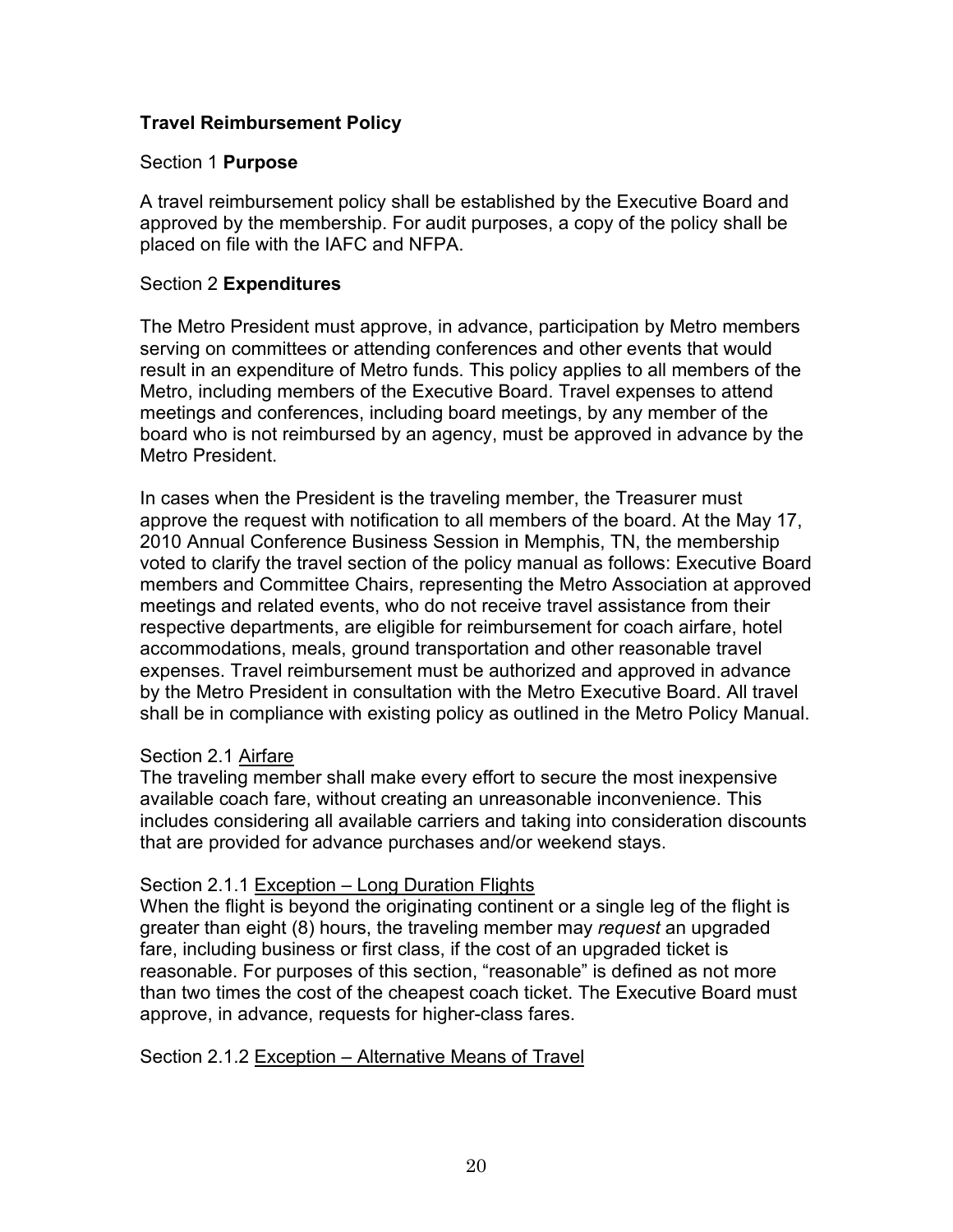If a traveling member prefers to use his or her private vehicle to drive (rather than flying to and from the meeting or event destination), reimbursement shall be provided at the published government rate per mile or for the most economical coach airfare available for the same destination, whichever is less expensive. Requests for reimbursement for all other types of commercial travel (train, bus, etc.) shall be approved in advance.

#### Section 2.2 Hotel Accommodations

Members are encouraged to select a reasonably priced, yet conveniently located, hotel. Because rates differ greatly from region to region, discretion and good judgment must be used when selecting a hotel. Major hotel chains (Hilton, Hyatt, Marriott, etc.) would typically be considered "reasonably priced" hotels. The President must approve, in advance, requests for hotel accommodations when the room rate is greater than \$275 US per day. In cases when the President is the traveling member, the Treasurer, in consultation with the Executive Board, must approve the request.

#### Section 2.3 Meals

Members are expected to dine at reasonably priced restaurants. However, as with selecting a hotel, good judgment and discretion must be used when selecting a restaurant. The President must approve meal expenditures greater than \$125 US per day. In cases when the President is the traveling member, the Treasurer, in consultation with the Executive Board, must approve the request.

#### Section 2.4 Ground Transportation

The most cost-effective means of ground transportation should be used unless it would result in an unreasonable inconvenience.

#### Section 2.5 Miscellaneous

Miscellaneous expenses, such as phone calls and gratuities must be documented.

#### Section 2.6 Personal Expenditures

Reimbursement will not be approved for personal expenditures, such as movie rentals, gifts, etc.

#### Section 3 **Receipts**

Signed receipts shall be presented for all expenditures greater than \$25.00 US.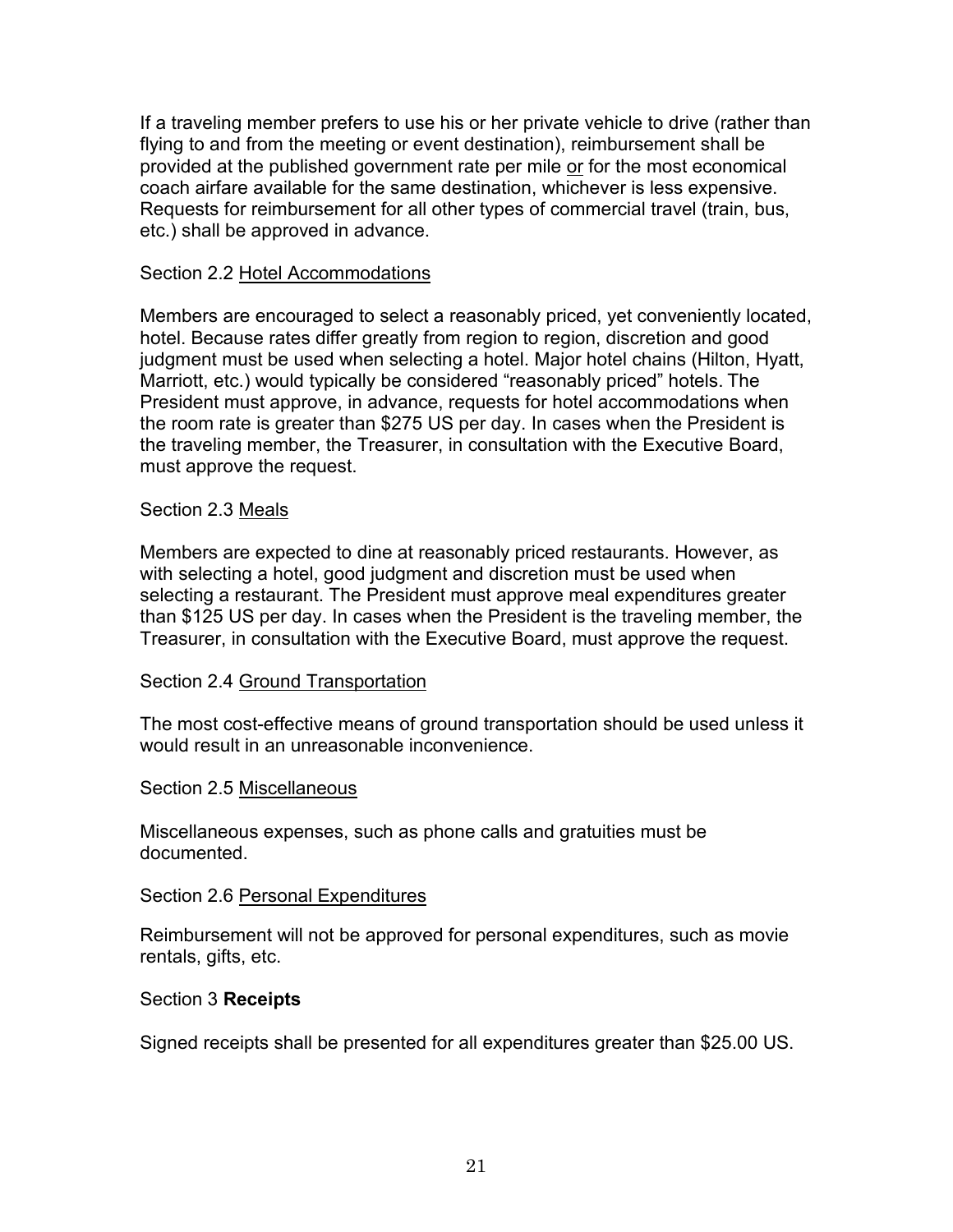#### Section 4 **Reimbursement**

Requests for reimbursement must be submitted to the IAFC Liaison, within two weeks after completion of the travel, on the forms provided.

#### Section 5 **Special Circumstances**

It is understood that, at times, travel related expenditures might not fall neatly into one of the above policy sections. Further, while traveling on Metro business special situations could arise that would require flexibility and the use of good judgment. Therefore, expenditures that exceed the provisions of this policy, or expenditures that are not addressed in this policy, should be approved in advance when possible. If it is not possible or practical to get advance approval, a special request for reimbursement must be submitted to the President. In cases when the President is the traveling member, the Treasurer, in consultation with the Executive Board, must approve or deny the request.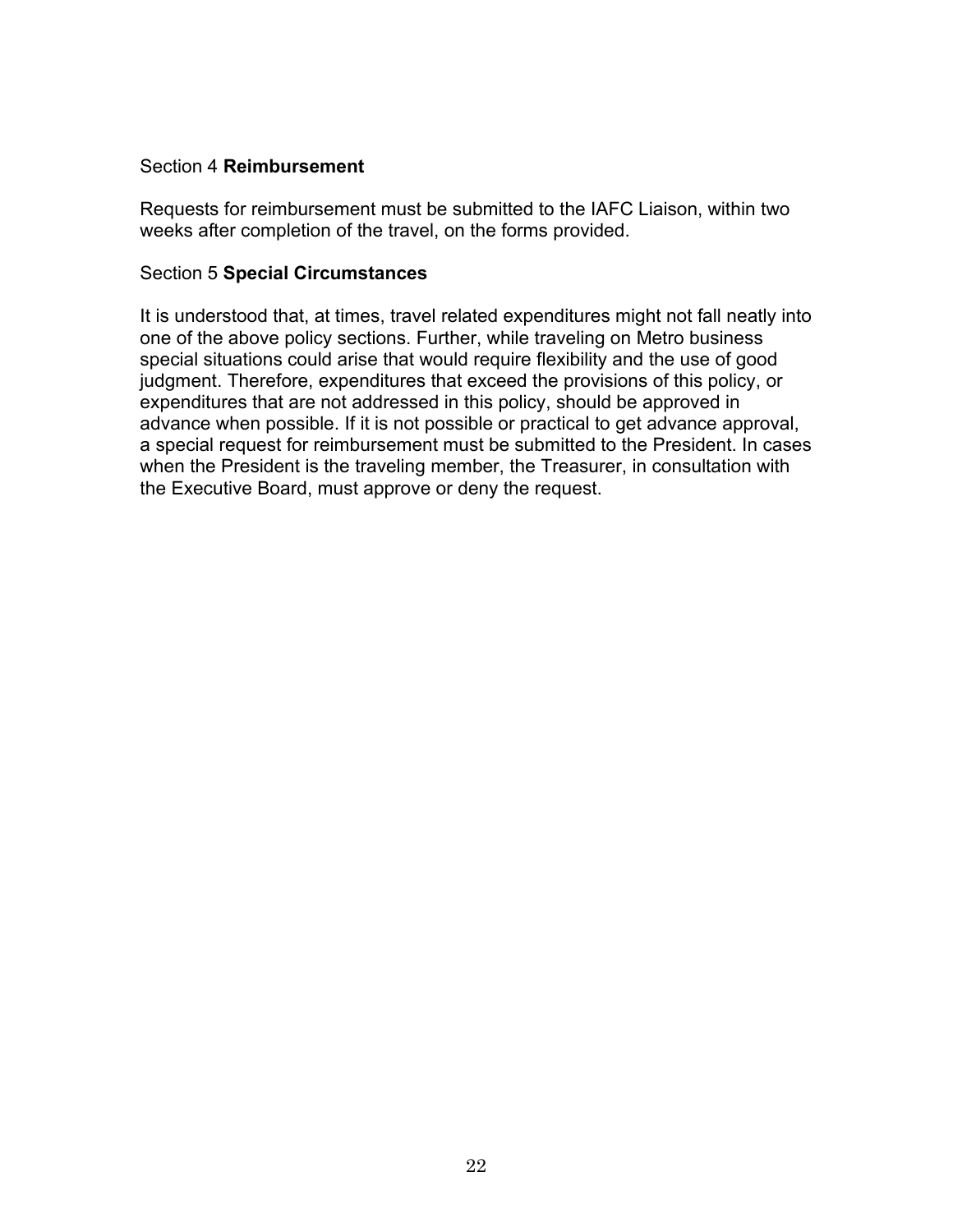#### **Metro Endorsement/Funding/Net Assets Policy**

Metro members requesting that the Metropolitan Fire Chiefs Association (Metro) endorse or support organizations, programs, projects, etc., or pay membership dues to organizations, shall submit their requests to the Metro Executive Board prior to the Winter Board Meeting (typically held in January). Submittals must include the following: (1) the name of the proposed recipient; (2) the amount of financial support requested; (3) a brief overview of the proposed recipient's mission, goals and objectives; (4) the proposed recipient's current financial status, including a depiction of sources of revenue (by percentage) and expenditures (by percentage); and, (5) the specific reasons why the Metro should provide the requested funding. The Executive Board will review all requests and may ask the member to revise and resubmit the request prior to making a final decision. Based on the review and the Metro financial reserves available, the Executive Board will recommend to the membership one of the following actions at the annual conference: (a) that the membership supports the request as originally submitted or as revised per the Executive Board's recommendation, or (b) that the membership rejects the request. If a member fails to follow this policy, the request shall be automatically rejected. The request may be resubmitted only after complying with the specific provisions of this policy. If it is rejected a second time, it may not be reconsidered until the following year. It is understood that all requests must be submitted annually – no action can be taken by the Executive Board or membership that would create recurring costs for the Metro. The total amount of donations approved by the Metro shall not exceed one-third of the Metro's *annual dues revenue* and no single donation shall exceed \$5,000. Finally, it is the position of the Metro that it will, at all times, maintain a minimum of \$500,000 in net assets to ensure that it has the financial resources available to operate for a minimum of one year during an economic emergency and to address any unforeseen liabilities.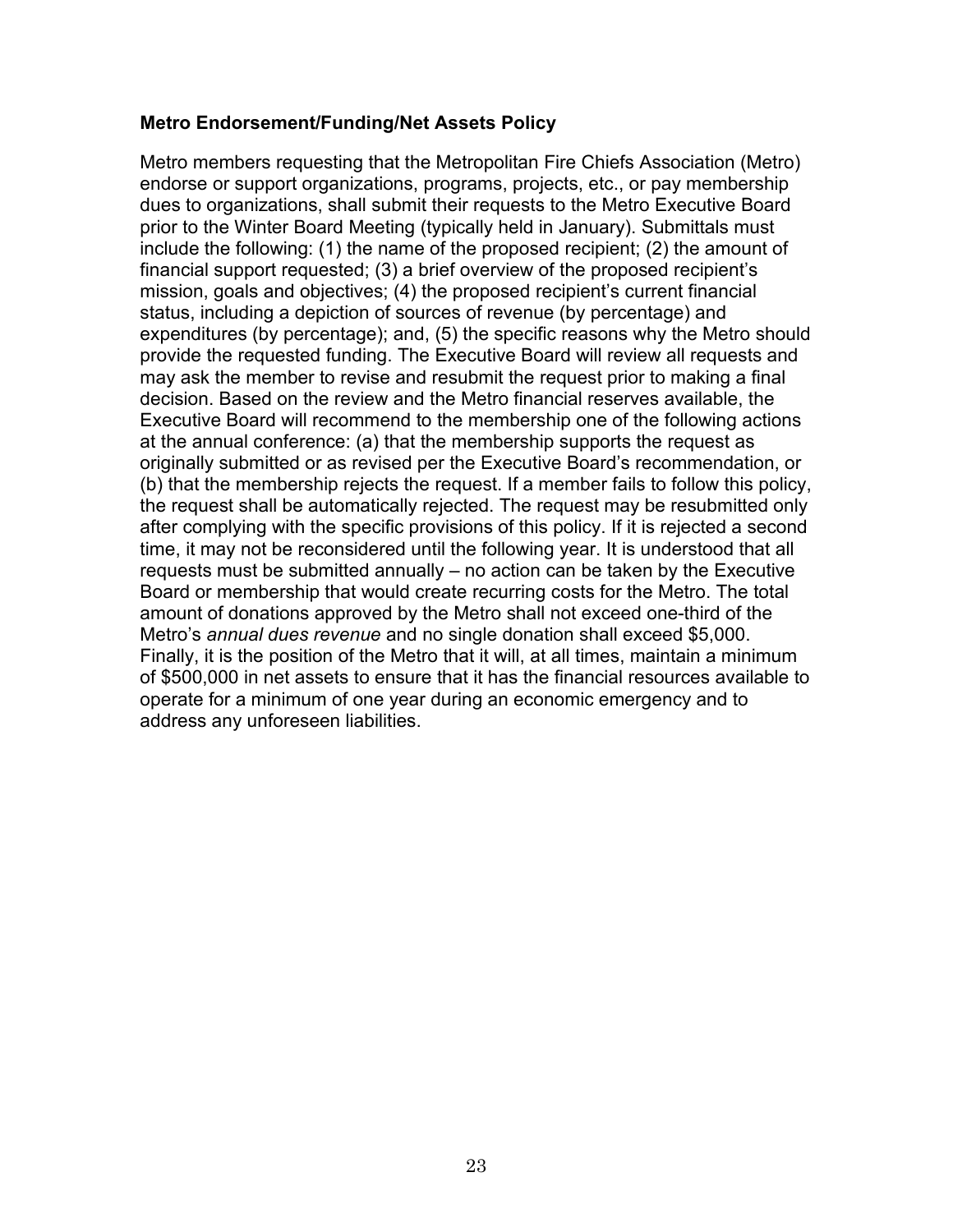#### **Metro International Outreach Funding Policy**

To encourage international participation in the Metropolitan Fire Chiefs Association (Metro) the Metro will establish an International Outreach Fund. International or Affiliate Members who lead departments outside of Canada and the United States in a developing country or can demonstrate a financial need may apply for support to attend the Metro's Annual Conference. All requests shall be submitted to the Metro Executive Board prior to the Winter Board Meeting (typically held in January). Submittals must include the following: (1) the name of the proposed recipient; (2) the amount of financial support requested; (3) a brief overview of the proposed recipient's organization (4) the proposed recipient's current financial status, including a depiction of sources of revenue (by percentage) and expenditures (by percentage); and (5) the specific reasons why the Metro should provide the requested funding. The Executive Board will review all requests and may ask the member to revise and resubmit the request prior to making a final decision. Based on the review and the maximum allowable amount of \$5000 per year, (\$2500 per individual), the Executive Board will take one of the following actions: (a) vote to support the request as originally submitted or as revised per the Executive Board's recommendation, or (b) reject the request. If a member fails to follow this policy, the request shall be automatically rejected. The request may be resubmitted only after complying with the specific provisions of this policy. If it is rejected a second time, it may not be reconsidered until the following year. It is understood that all requests must be submitted annually – no action can be taken by the Executive Board or membership that would create recurring costs for the Metro. The total amount of outreach funds approved by the Metro shall not exceed \$5,000 and no support to an individual applicant will exceed \$2,500. In all cases, the Executive Board of the Metro shall endeavor to distribute the designated funds in a manner that maximizes the Metro's International outreach. Finally, it is the position of the Metro that it will, at all times, maintain a minimum of \$500,000 in net assets to ensure that it has the financial resources available to operate for a minimum of one year during an economic emergency and to address any unforeseen liabilities.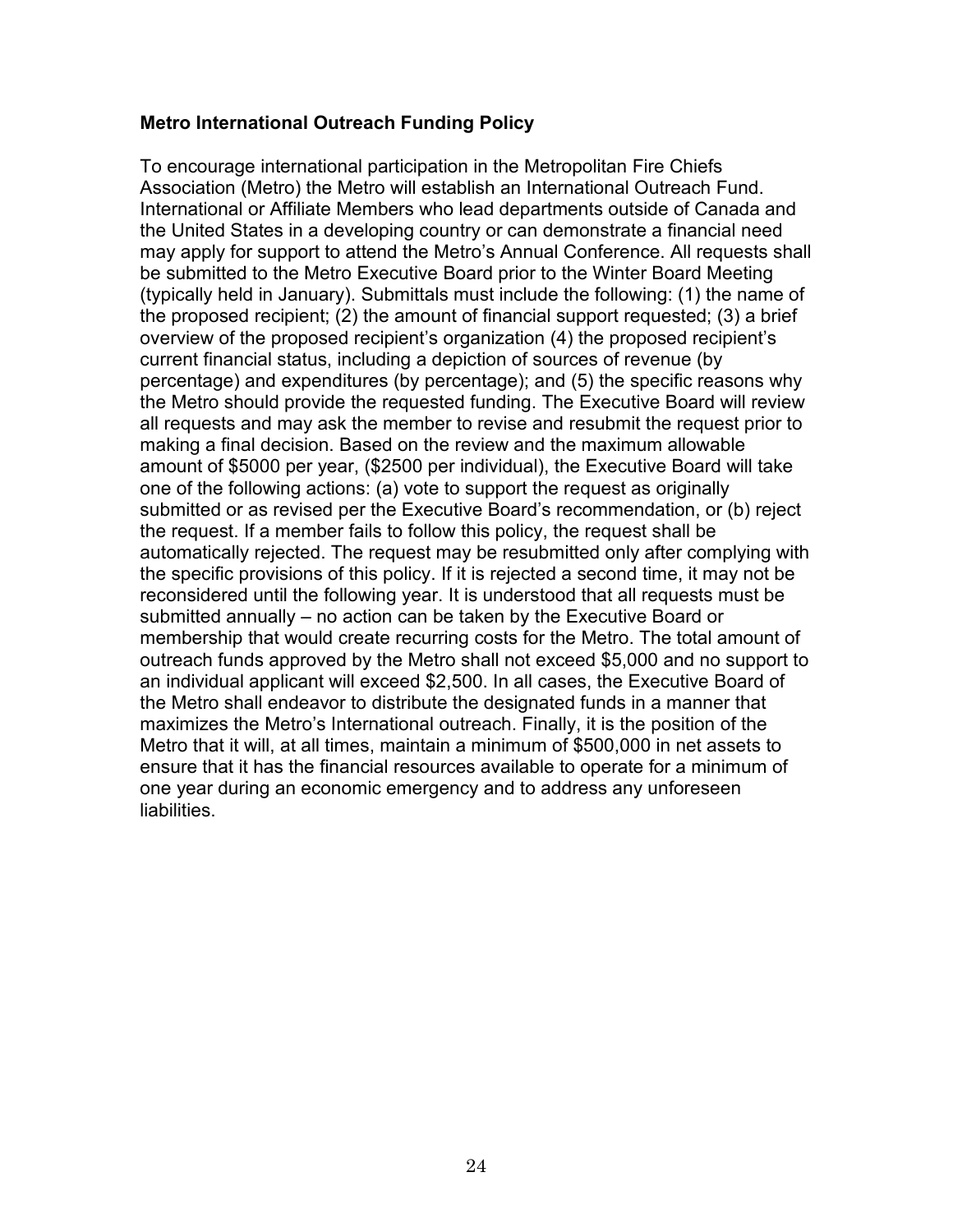## **Metro Staff**

## Section 1 **Executive Secretary**

Section 1.1 Duties

The Executive Secretary provides staff support for the Executive Board and Metro Members. The Executive Secretary position is paid by the NFPA.

Section 1.2 Inquiries

All inquiries concerning Policies and Bylaws should be directed to the Executive Secretary. Below is the contact information for the current Executive Secretary:

Otto Drozd III, EFO, CFO Executive Secretary Metro Fire Chiefs 3153 Amalfi Drive Orlando, FL 32820 TEL: + 1 617 639-3347 EMAIL: odrozd@nfpa.org

Section 2 **Liaisons**

Section 2.1 Duties

Both the IAFC and NFPA assign staff liaisons to the Metro, and their respective Associations pay for these positions. The IAFC and NFPA liaisons also provide staff support to the Board and Members.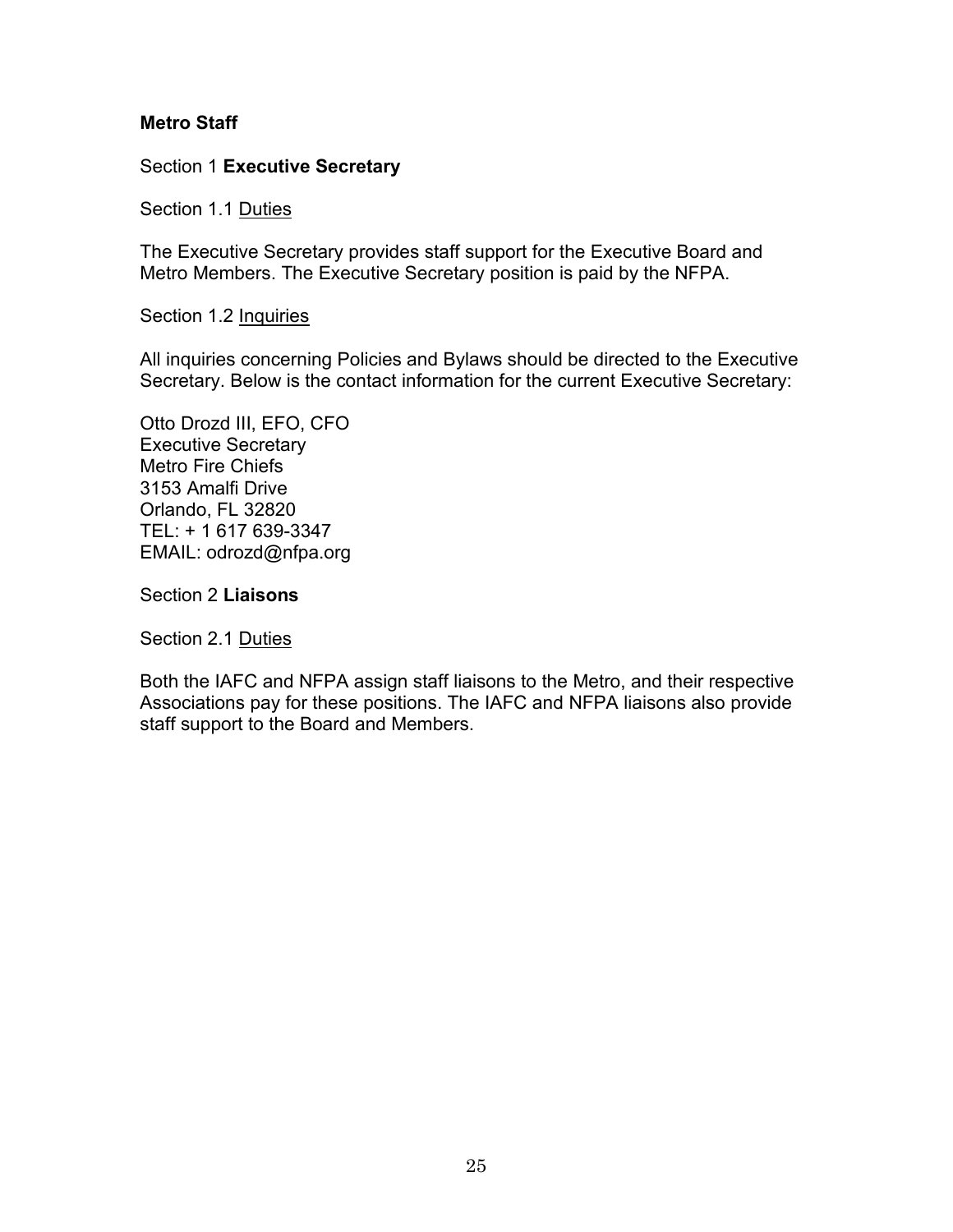# **Distribution of Email Surveys & Questionnaires**

The Metro Executive Secretary shall limit email requests for information (surveys, questionnaires, etc.) to requests that are *from* the Metro Chief and *for* the Metro Chief or directly from and for one of the parent organizations (IAFC or NFPA). Further, Metro Annual Conference Sponsors at the Premier, (\$25,000), Four Alarm (\$40,000), Elite (\$50,000), and higher levels are permitted to submit up to two requests to the Metro Executive Secretary each year to distribute surveys, questionnaires, etc., to the full Metro membership. The final decision to approve/disapprove all requests rests with the Metro President.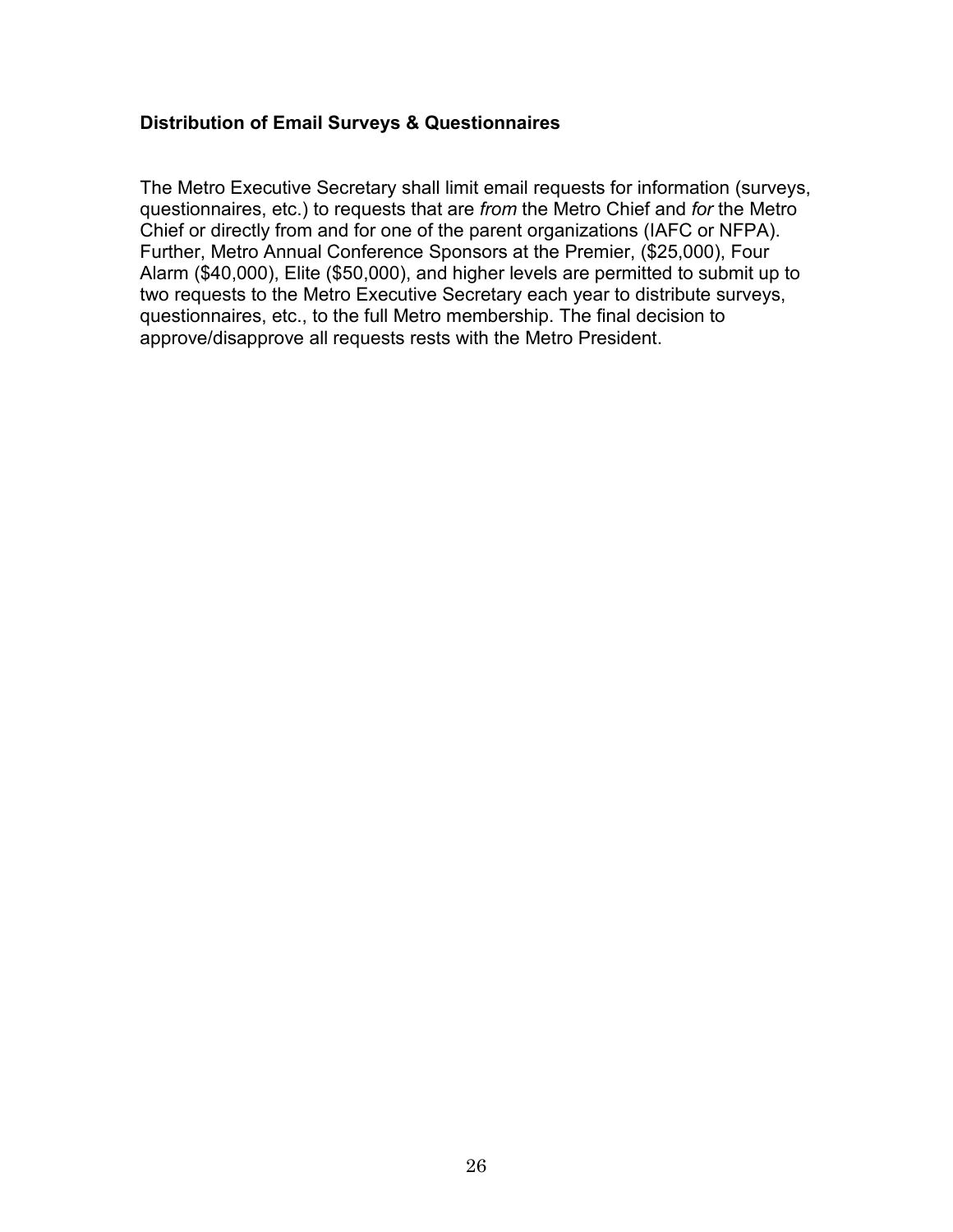Appendix A: The following Oath of Office shall be used to swear in all Metro Officers and Board Members

# **Metropolitan Fire Chiefs Oath of Office**

I hereby swear that I will support the Constitution and Bylaws of the Metropolitan Fire Chiefs Association, a Section of the International Association of Fire Chiefs and the National Fire Protection Association, and at all times bear true allegiance to the goals and purposes of the Metro.

I further swear to perform the duties and responsibilities of my office to the best of my ability and at the end of my term of office, I will deliver to my successor all records of said office.

So help me God.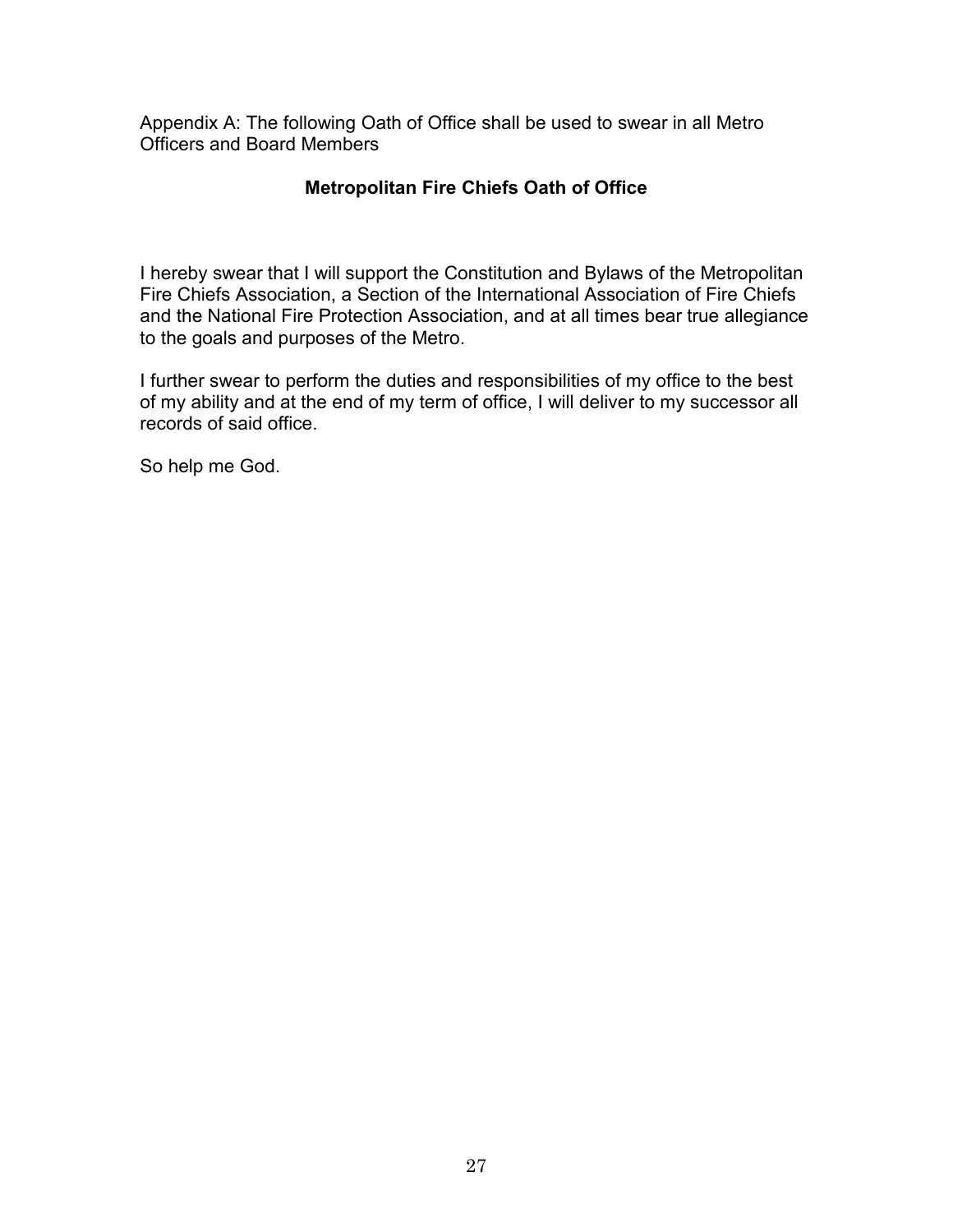Appendix B:

# **METROPOLITAN CHIEFS ASSOCIATION of the INTERNATIONAL ASSOCIATION OF FIRE CHIEFS & THE NATIONAL FIRE PROTECTION ASSOCIATION**

# **BYLAWS**

# **(Approved by the Membership on May 22, 2012)**

SECTION 1. **ORGANIZATION**: The Metropolitan Fire Chiefs Association is organized as a section of the National Fire Protection Association (NFPA), and as a section of the International Association of Fire Chiefs (IAFC) pursuant to and subject to the requirements and provisions of both organizations. The Association shall be commonly known as the Metropolitan Fire Chiefs Association or Metro Chiefs Association.

SECTION 2. **PURPOSE**: The Purpose of the Metro Chiefs Association is to bring together the highest-ranking officer from each eligible metropolitan fire department in order to share information and experiences and to discuss issues of common interest.

SECTION 3. **MEMBERSHIP**: The Metro Chiefs Association shall be limited to members of the IAFC and the NFPA who serve as the highest-ranking fire department officers of cities, counties or local government fire protection districts having a minimum staffed strength of 350 fully paid career firefighters. Leadership titles vary for fire department top leaders (i.e., Chief of the Department, Commissioner, Director, Superintendent, etc.); however, membership is limited to one member only of each eligible fire department, and that member must be the Chief of the Department or in a role of equal or greater responsibility. Further, unless otherwise noted in these bylaws, the member must also be a member in good standing of the NFPA and the IAFC. Cities, counties or local government fire protection districts that acquire membership under the aforementioned criteria and, after acquiring membership drop below the minimum membership requirements, will retain membership only as long as that member remains with the department. If a Regular Member as defined in Section 4 moves to a department that does not meet the aforementioned criteria, that member will lose the status of a Regular Member. However, as a former Regular Member, that member would be eligible to apply for Senior Member status.

In addition, members of other associations or organizations may be recognized as Affiliate Member Associations or Organizations upon recommendation by the President and approval of the membership.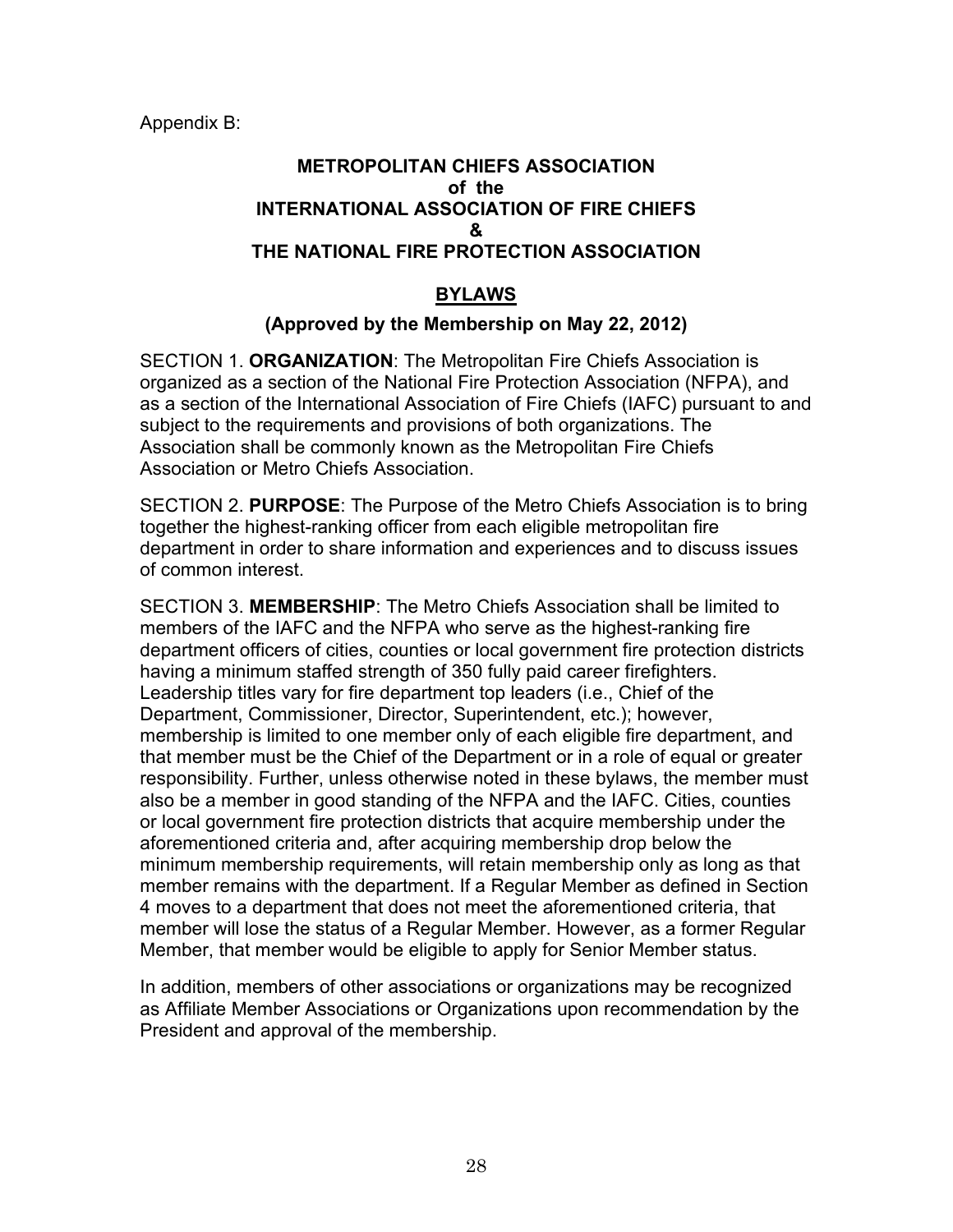SECTION 4. **CLASSES OF MEMBERSHIP**: The Metro Chiefs Association shall consist of Regular, Senior, International, Affiliate, and Honorary Members as defined below:

Regular Members - Active Chiefs of Departments as defined in Section 3. Regular Members have all of the rights, privileges, and responsibilities of membership, including full voting rights and the right to hold office. Only Regular Members are eligible to be elected as Officers of the Association.

Senior Members - Retired and/or former Regular Members who have served as Regular Members as defined in Section 3. Senior Members have the rights, privileges, and responsibilities of membership, including full voting rights. Senior Members pay Metro Association dues set at 50% of the Regular Member dues and are not required to be dues-paying members of the IAFC or NFPA. Senior Members are eligible to serve on the Executive Board in the Senior Board Member position only, except as provided in Section 7.

International Members – Active Chiefs of Departments as defined in Section 3 who lead departments outside Canada and the United States and protect a jurisdictional population greater than 750,000. International Members do have voting rights, but are not permitted to hold elected office. International Members are required to pay the Regular Member Metro Association dues but are not required to be members of the NFPA or IAFC. To encourage international membership, the Executive Board may waive the membership criteria as outlined in Section 3 and may waive a portion of the membership dues, but may not reduce the dues below 50% of the Regular Member Metro Association dues.

Affiliate Membership - An Association or Organizational Membership granted to the governing officer (President, Chair, etc.) or his or her designee of an approved Association or Organization as described in Section 3. In addition to the governing officer of the Association or Organization, up to nine additional members of the Association or Organization may attend and participate in conference activities. (The total maximum number of affiliate member attendees, including spouses/partners, would be 20.) Affiliate Members do not have voting rights, and are not permitted to hold elected office. Everyone attending the conference is required to pay appropriate conference fees, unless excused by the President.

Honorary Members - Persons with background and/or expertise in areas of Fire Prevention, Fire Suppression, or other related disciplines who warrant such recognition as determined by the President. Honorary Members shall not be permitted to vote or hold office.

SECTION 5. **VOTING RIGHTS**: All Regular, Senior, and International Members of the Metro Chiefs Association are entitled to one vote on any question.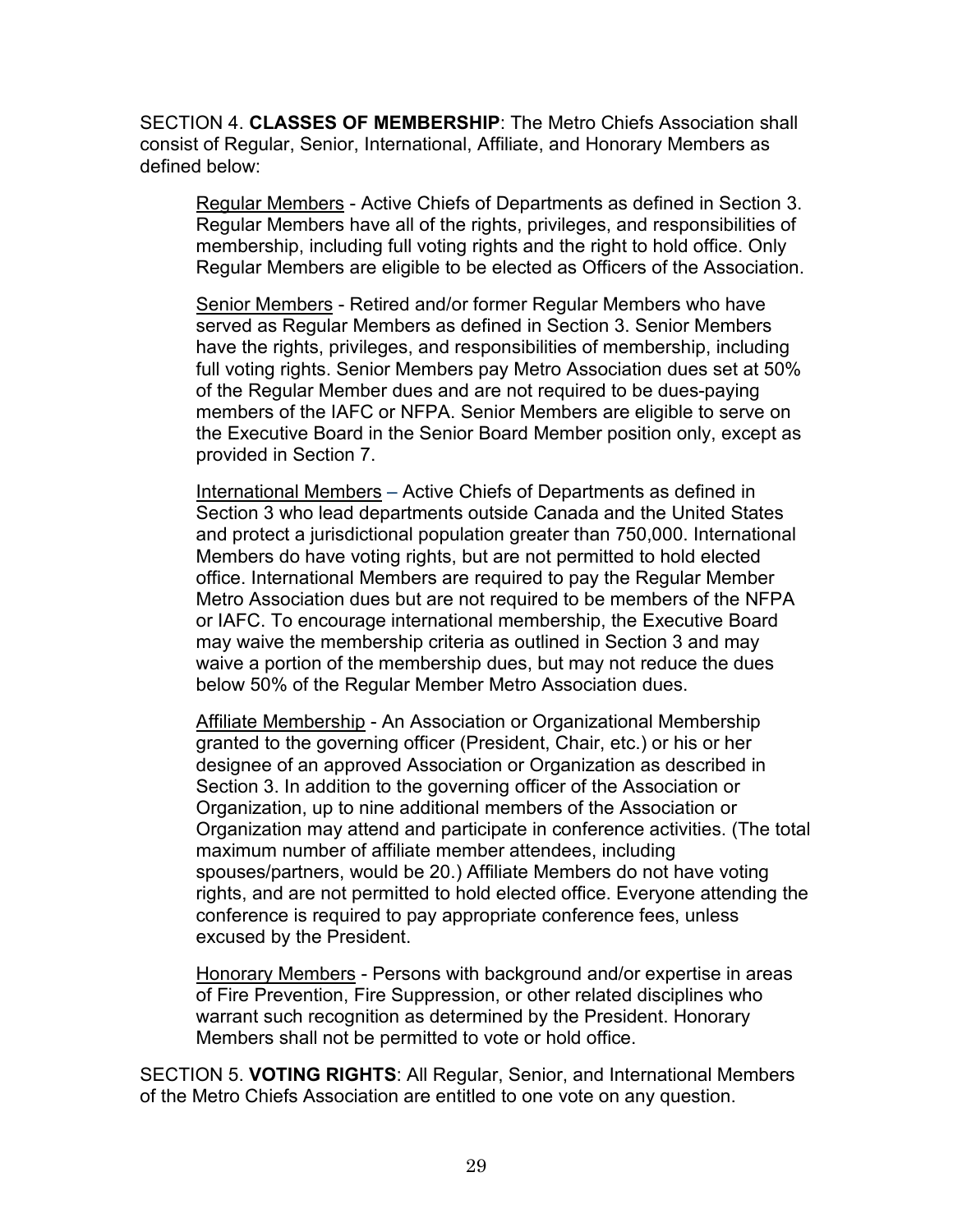Honorary and Affiliate members shall not be entitled to vote on any matter.

SECTION 6. **OFFICERS**: The officers of the Association shall be a President, a Vice-President, a Secretary, and a Treasurer. The officers shall be elected in accordance with the provisions of these bylaws. All officers shall serve terms of one year each, or until their successors are elected and qualified. No elected officer may serve more than two consecutive terms in any one office. Terms of office begin at the annual conference of the Association.

The President of the Association shall preside at all meetings of the Association and of the Executive Board, and shall, with the approval of the Executive Board, appoint such committees as deemed appropriate or as otherwise established at the discretion of the Executive Board, except for the Executive Board, which is established under the terms of these bylaws. The President shall perform such other duties as determined from time to time by the Executive Board.

The Vice-President shall, at the request of or in the absence or disability of the President, undertake the powers and duties of the President and when so acting shall have all necessary powers and perform all such duties as the President or the Executive Board shall determine are necessary to carry out such role.

The Secretary shall perform such secretarial duties as are not performed by the Executive Secretary and such other duties as may be directed by the President or the Executive Board.

The Treasurer shall provide for the custody of all funds, securities, books of account and financial records of the Association.

There shall be an Executive Secretary who shall be a member of the NFPA staff and shall be named by the President of the NFPA. The Executive Secretary shall serve as secretary of the Executive Board but shall not have a vote in its affairs. The Executive Secretary shall not be an officer of the Association.

SECTION 7. **ELECTION OF OFFICERS AND BOARD MEMBERS**: At the Metro Chiefs annual conference, an election of officers and Board members (President, Vice President, Secretary, Treasurer, Board Member, Senior Board Member, and Alternate Board Member) shall be held. Voting Members wishing to be placed in nomination for office shall submit their name to the President no sooner than January 30 of the election year, and no later than close of business on the first day of the annual conference. No elected Officer or Board Member may serve more than two consecutive terms in any one office. The President shall submit to the body the names of all candidates for consideration. A simple majority vote shall decide each election. Terms of office begin at the annual conference of the Association. If a member of the Executive Board retires or resigns his/her position with his/her respective fire department after being duly elected, s/he may be permitted to complete his/her elected term with the approval of the Executive Board. If at any time the officer or board member in question accepts a position that, in the opinion of the Executive Board, conflicts with the interests and values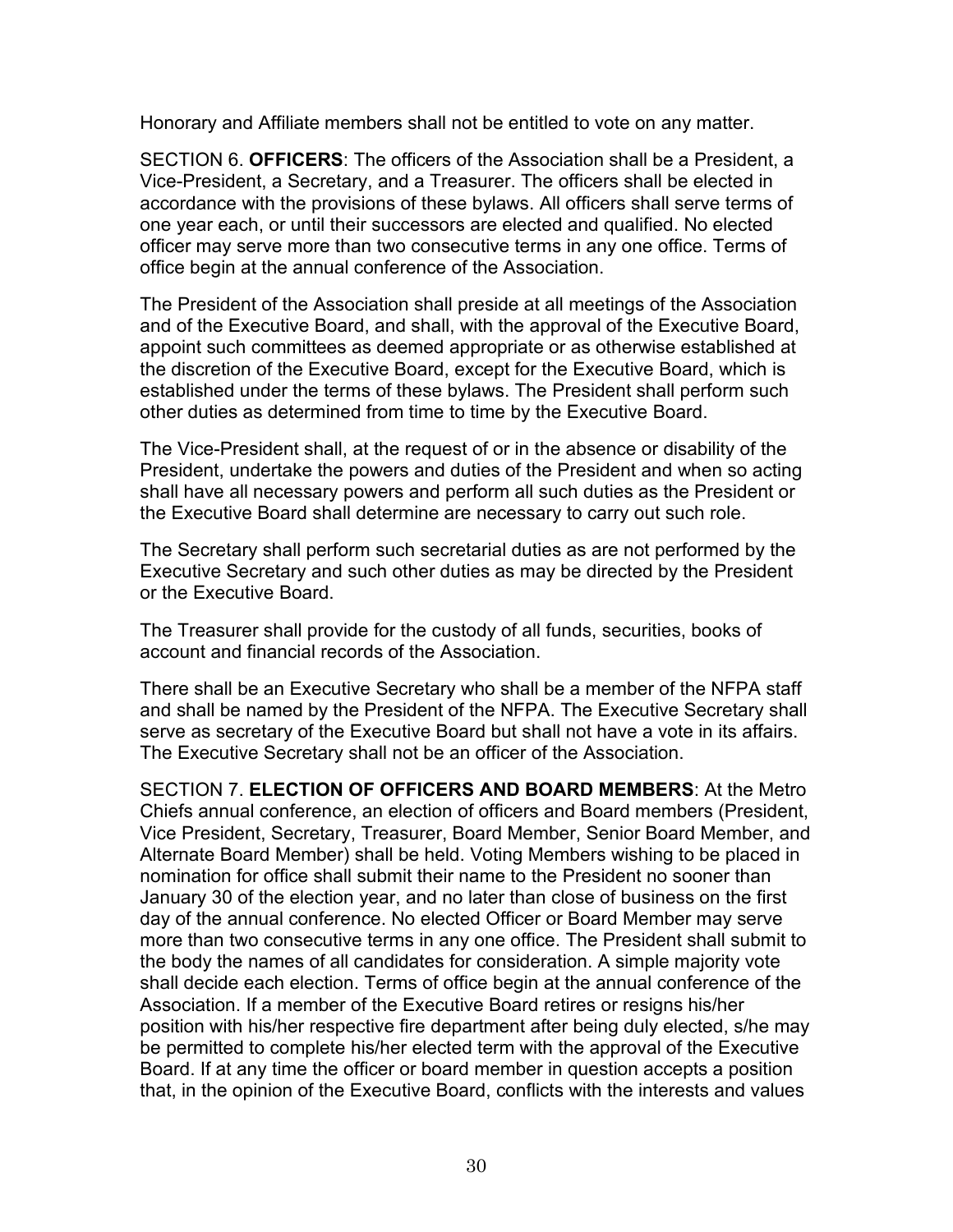of the Metro Chiefs Association, the Executive Board reserves the right to remove that person from office, thereby creating a vacancy on the Board (See Section 9 below). A member who is duly elected to the position of President shall be permitted to serve out his/her term as President and Immediate Past President unless removed from office by the Executive Board.

SECTION 8. **EXECUTIVE BOARD**: There shall be an Executive Board, which shall have general charge of the affairs of the Association. It shall be empowered to act on behalf of the Association between meetings of the membership, to establish, appoint and empower additional committees in its discretion; and to exercise all rights and powers granted it by these Bylaws or otherwise. It shall submit a report to each annual conference of the Association covering its actions.

The membership of the Executive Board shall consist of all officers of the Association, the immediate Past President and three other members elected at large by and from the membership. Of the three members elected at large one shall be a Senior Member, and two shall be Regular members serving in the positions of Board Member and Alternate Board Member. The Alternate Board Member shall be entitled to participate in all meetings or other actions of the Executive Board, but shall not be entitled to vote unless the Board Member is absent from the meeting where the vote is to be taken.

SECTION 9. **VACANCY**: In the event of a vacancy occurring in the office of the President, or any other officer or member of the Board, the next officer in line shall immediately assume the duties and authority of the vacant office and this procedure shall continue until the Alternate Board Member ascends to the Board Member position. The order of succession shall be Alternate Board Member, Board Member, Treasurer, Secretary, and Vice President. Upon completion of this procedure the new President, with the approval of the Executive Board, may appoint a Regular Member to serve out the un-expired term of the Alternate Board Member.

SECTION 10. **ANNUAL CONFERENCE AND MEETINGS**: The Metro Chiefs Association shall meet a minimum of three times annually. In addition to the annual conference, which is held at a pre-selected site as approved by the membership, one meeting will be held during the IAFC Annual Conference in the host city, and one meeting will be held either in conjunction with the NFPA Annual Conference or at a time and location determined by the Metro Executive Secretary in consultation with the Metro Executive Board. Everyone attending the annual conference is required to pay appropriate conference dues and fees, unless excused by the President in consultation with the host chief.

10.1 QUORUM: A quorum for the conduct of business at an Annual Conference, a scheduled Meeting, or a Special Meeting of the Association shall consist of not less than 10 members of the Association. A quorum of the Executive Board to conduct business at meetings or via conference calls shall consist of not less than four members of the Executive Board, with at least two of the four members being officers of the Executive Board. A majority of Voting Members participating at such duly called meetings shall legalize all business transactions and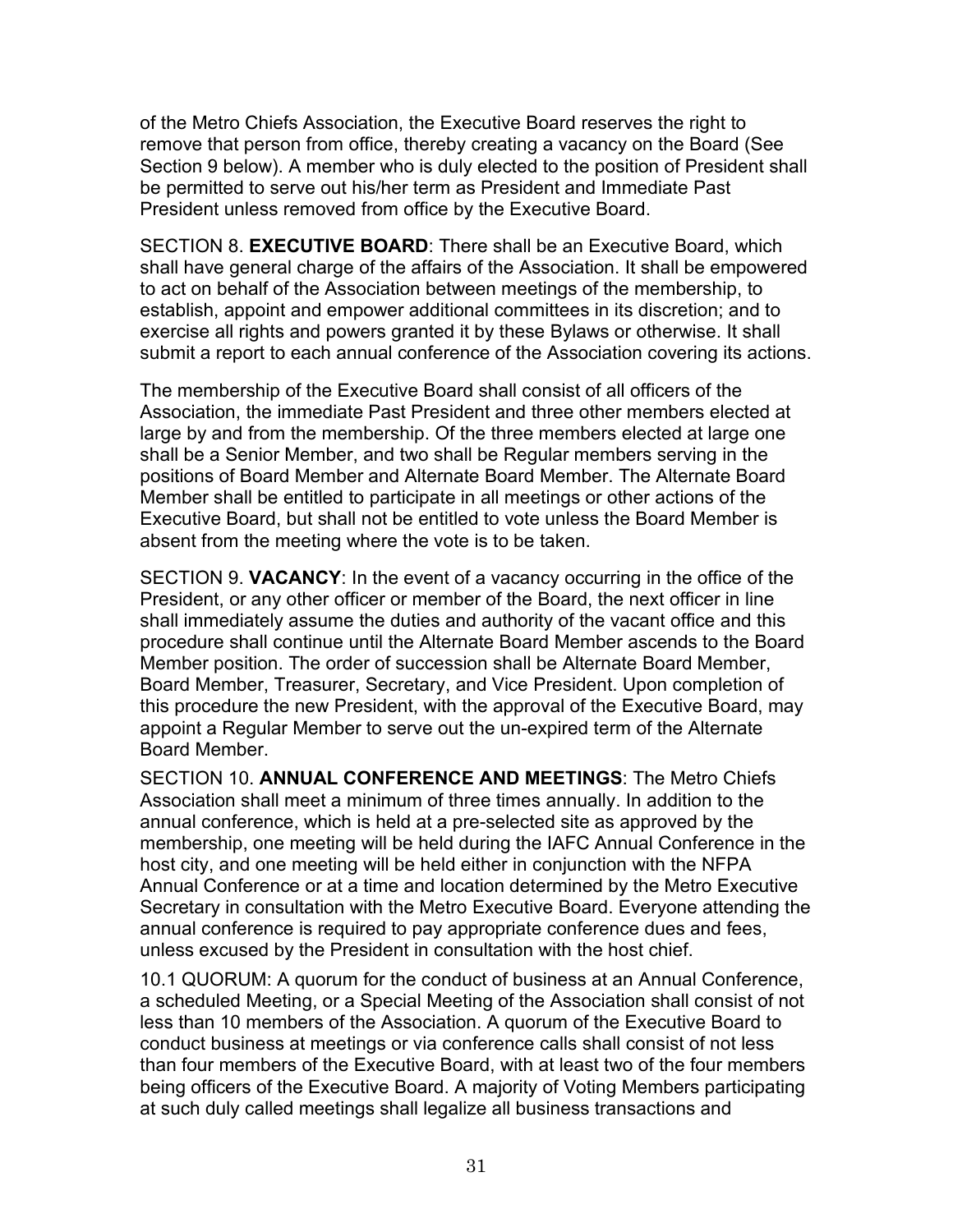questions except as otherwise may be provided expressly for in the Constitution and Bylaws of the IAFC and the NFPA.

10.2 ORDER OF BUSINESS: The following order of business shall govern meeting proceedings unless otherwise ordered by a simple majority vote of Voting Members present:

- 1. president calls meeting to order
- 2. invocation
- 3. reading and adoption of minutes of previous meeting
- 4. reports from officers, board members and committees
- 5. meeting agenda
	- a. old business
	- b. new business
- 6. election of officers
- 7. selection of location and date of next meeting
- 8. adjournment

10.3 RULES OF ORDER: Except as otherwise provided in these Bylaws or the Rules of Order adopted by the Association, Robert's Rules of Order (Revised) shall govern the transaction of business.

- 1. The President, as presiding officer shall preserve order and decorum. He/She shall take no part while presiding, and shall decide all questions of order subject to an appeal of the members present and upon such an appeal, a vote shall be taken without debate. The presiding officer may state his/her reasons for the decision given and shall put the question as follows: "Shall the decision of the President be sustained?" A simple majority of the Voting Members present and voting shall be necessary to reverse the decision of the President.
- 2. Any member wishing to speak shall rise in place, state his/her name and residence, and address the presiding officer. Only Voting Members shall offer motions, second motions, and/or vote on motions. In any and all instances, when a member has finished speaking he/she shall resume his/her seat. When speaking, he/she shall confine himself/herself to the subject or question under consideration or debate.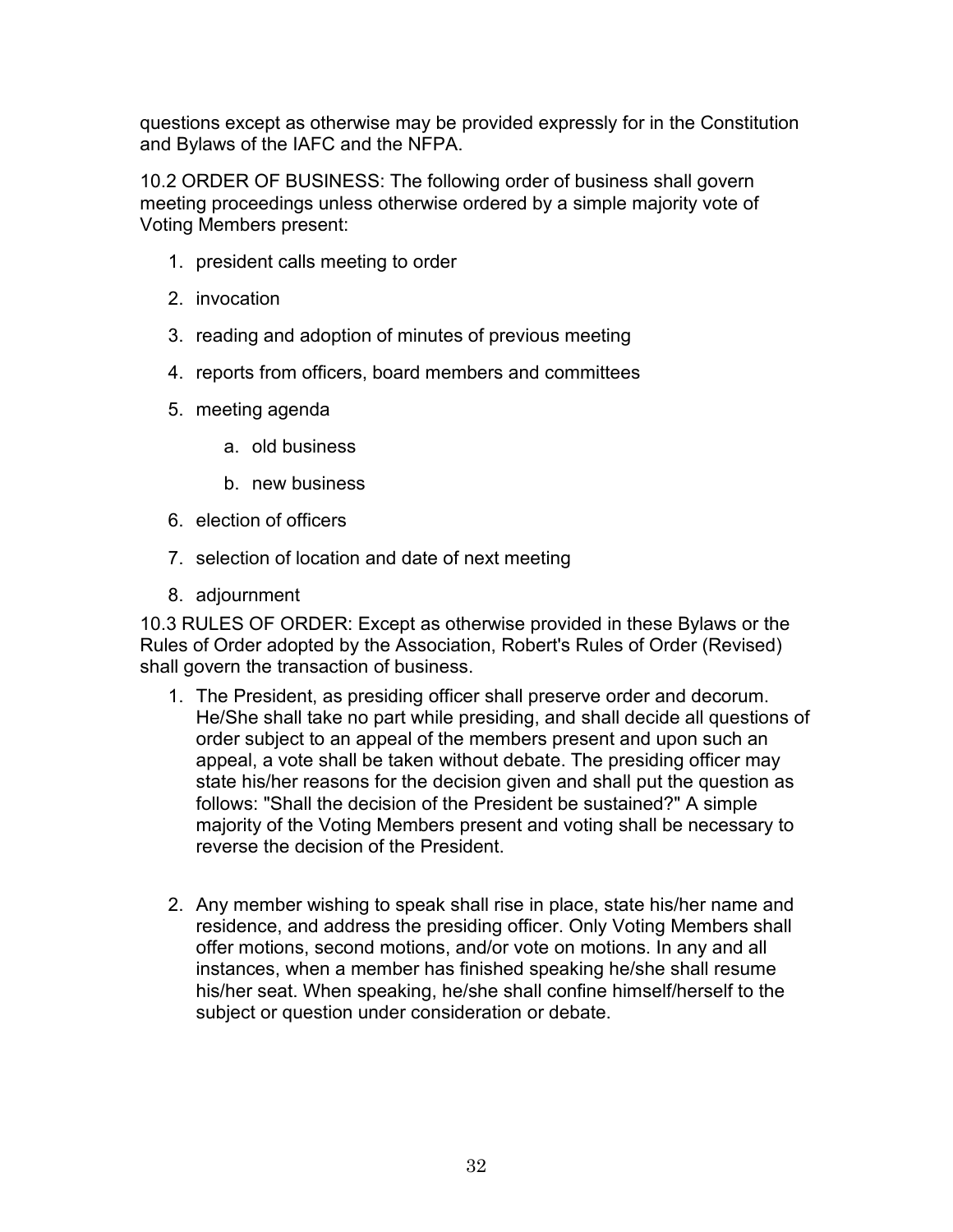- 3. When two or more members rise to speak simultaneously, the presiding officer shall decide who is entitled to the floor.
- 4. A member called to order by the presiding officer shall cease speaking immediately and take his/her seat until the point of order in question is decided, when he/she again shall be entitled to the floor.
- 5. Any questions coming before the meeting, for which no provision has been made in these bylaws or rules of order, shall be referred to the presiding officer, who shall be guided in his/her decision by the rules laid down in Robert's Rules of Order, to the extent that such rules are not superseded by express provisions of the NFPA and IAFC Constitution and Bylaws.
- 6. A motion to adjourn shall always be in order, except when a member is in possession of the floor, a vote is being taken, or it has been decided that a vote shall now be taken. A motion to adjourn is not debatable, but a motion to adjourn to a given time is open to debate.

SECTION 11. **CLOSED MEETINGS**: At the annual conference, and at any other Association meetings as deemed appropriate by the presiding officer, one or more sessions shall be reserved for closed meetings of Regular, Senior, Affiliate, and International Members. At these meetings, in addition to any other business, subjects believed to be of a sensitive nature shall be presented for discussion. Officers, Directors and staff representatives of the NFPA and/or the IAFC may also attend such meetings unless dismissed by the President. The presiding officer, with the approval of the Voting Members present, shall have the authority to request or invite other such persons that may be appropriate to attend the closed meetings, when such presence is deemed to be in the best interests of the Metro Chiefs Association, the IAFC, and the NFPA.

SECTION 12. **DUES**: Effective January 1, 1987 and thereafter, there is established a separate dues for membership to the Metro Chiefs Association. Such dues, as deemed appropriate, shall be set and voted upon by the Voting Members during the business session of the Annual Conference. A simple majority shall be required to amend the dues. Notification of a proposed change shall be provided to all Voting members no less than 30 days prior to the Annual **Conference** 

SECTION 13. **AMENDMENTS**: The consideration of any proposed amendments, to these bylaws and rules of order, of which notice has been given prior to the opening of an official meeting, shall be on the first day of the meeting.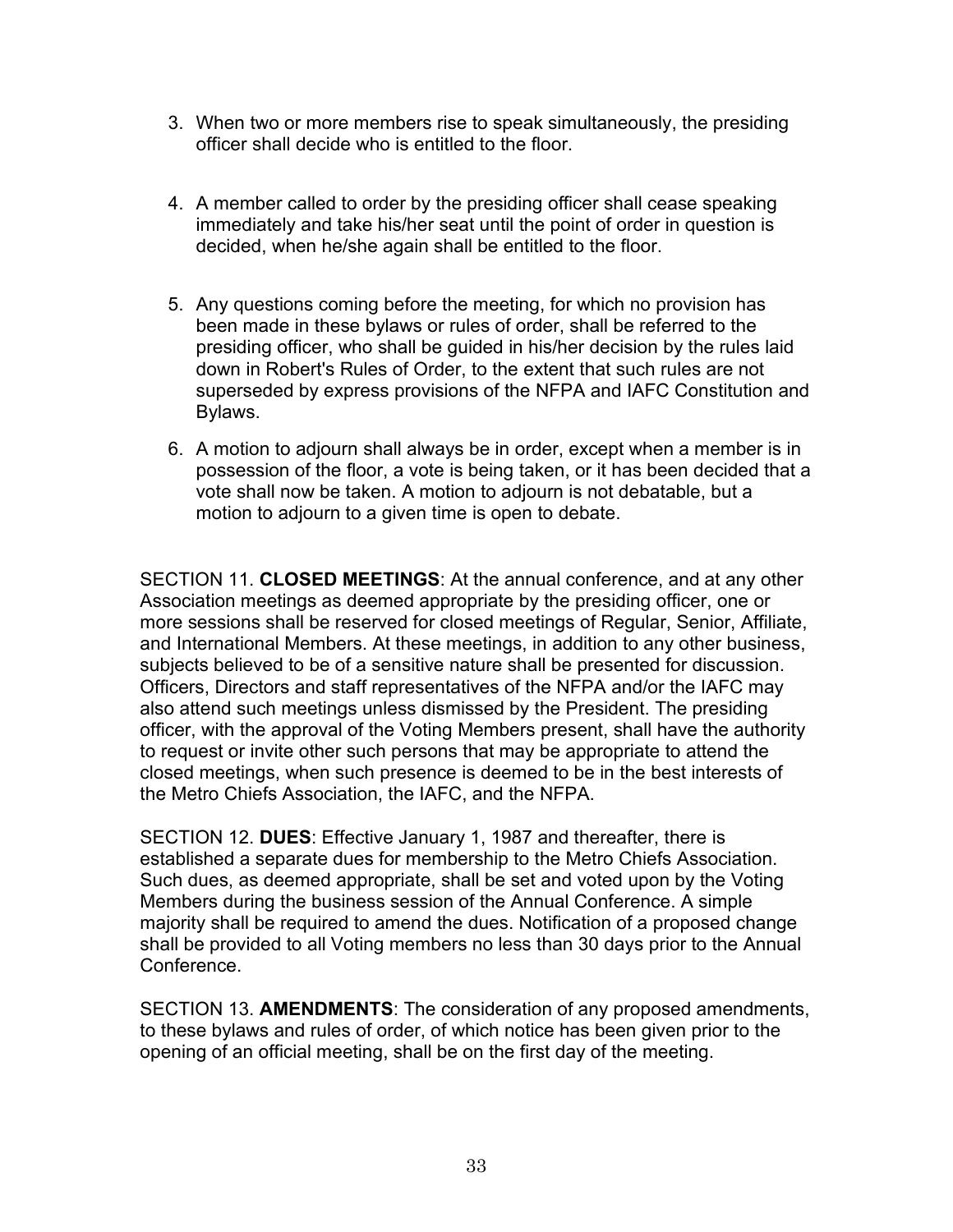No amendment to the bylaws or rules of order shall be made except when written notice of such amendment has been received and read in open session of the meeting, and a simple majority vote of the Voting Members present and voting shall be required to adopt such an amendment.

All amendments, alterations or revisions of any part of these bylaws or rules of order shall take effect upon their adoption of the Metro Chiefs Association, and approval of such amendment by the Board of Directors of the NFPA and the IAFC.

SECTION 14. **PRECEDENCE**: Nothing in these Bylaws shall be construed to be in conflict with, or take precedence over, the established articles and sections of the Constitution and Bylaws of the IAFC and the NFPA or the adopted Regulations and policies of either organization. If the President of the Metro Chiefs Association determines that a conflict does exist because of the promulgation of these Bylaws he/she shall refer the matter to the chair of the Constitution and Bylaws Committee of the Metro Chiefs Association and to his/her counterpart in the IAFC and the NFPA for final resolution.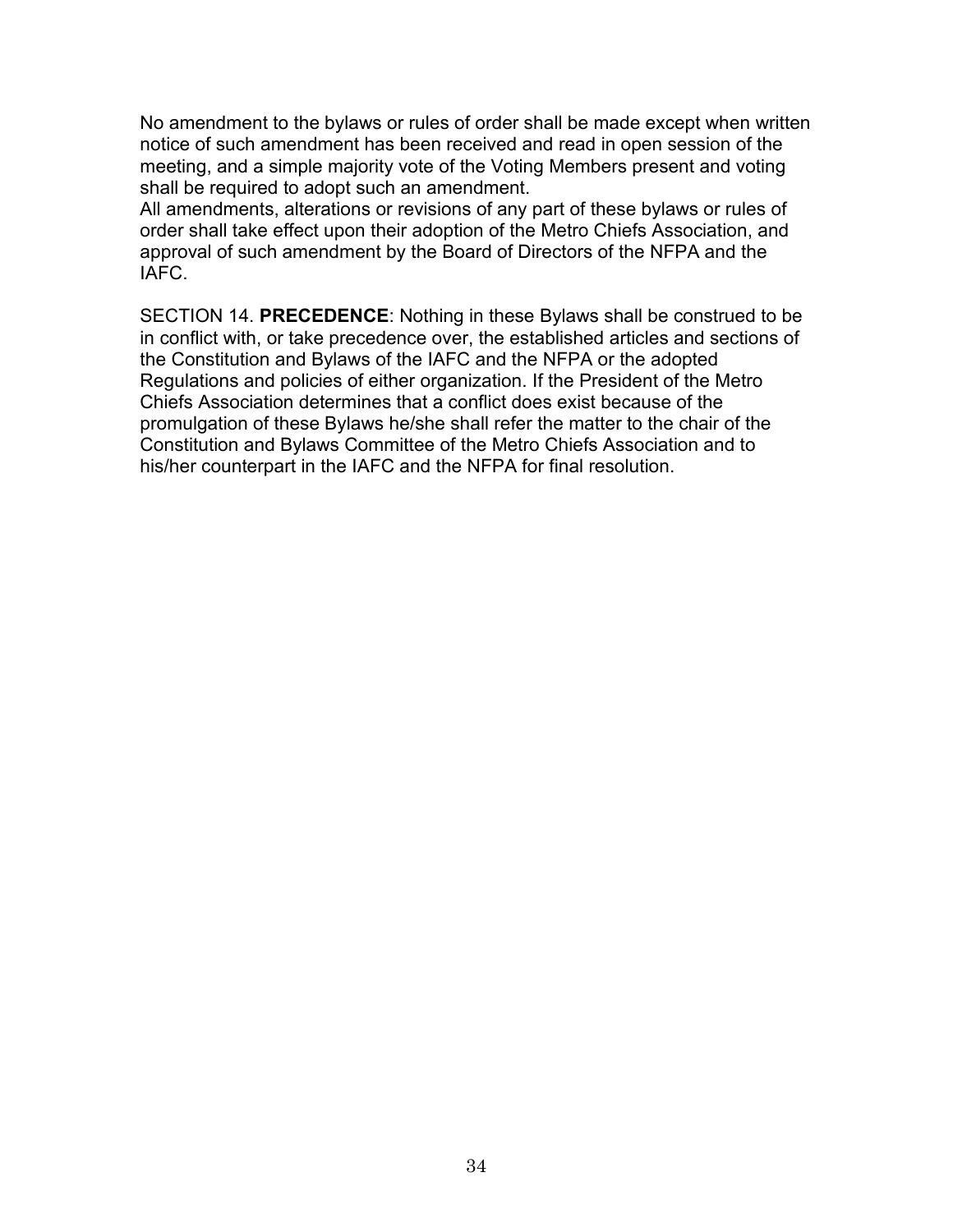Appendix C:

# **Metropolitan Fire Chiefs Association (Metro) Request for Funding**

Metro members requesting that the Metropolitan Fire Chiefs Association (Metro) endorse or support organizations, programs, projects, etc., or pay membership dues to organizations, shall submit their requests on this form to the Metro Executive Secretary at least 30 days prior to the Winter Board Meeting. Submittals must include the following information:

Name of Metro member submitting the request:

\_\_\_\_\_\_\_\_\_\_\_\_\_\_\_\_\_\_\_\_\_\_\_\_\_\_\_\_\_\_\_\_\_\_\_\_\_\_\_\_\_\_\_\_\_

Name of proposed recipient:

Amount of money requested:

Brief overview of the proposed recipient's mission, goals and objectives:

\_\_\_\_\_\_\_\_\_\_\_\_\_\_\_\_\_\_\_\_\_\_\_\_\_\_\_\_\_\_\_\_\_\_\_\_\_\_\_\_\_\_\_\_\_\_\_\_\_\_\_\_\_\_\_\_

\_\_\_\_\_\_\_\_\_\_\_\_\_\_\_\_\_\_\_\_\_\_\_\_\_\_\_\_\_\_\_\_\_\_\_\_\_\_\_\_\_\_\_\_\_\_\_\_\_\_\_\_\_\_\_\_\_\_\_\_

\_\_\_\_\_\_\_\_\_\_\_\_\_\_\_\_\_\_\_\_\_\_\_\_\_\_\_\_\_\_\_\_\_\_\_\_\_\_\_\_\_\_\_\_\_\_\_\_\_\_\_\_\_\_\_\_\_\_\_\_

\_\_\_\_\_\_\_\_\_\_\_\_\_\_\_\_\_\_\_\_\_\_\_\_\_\_\_\_\_\_\_\_\_\_\_\_\_\_\_\_\_\_\_\_\_\_\_\_\_\_\_\_\_\_\_\_\_\_\_\_\_\_\_\_ \_\_\_\_\_\_\_\_\_\_\_\_\_\_\_\_\_\_\_\_\_\_\_\_\_\_\_\_\_\_\_\_\_\_\_\_\_\_\_\_\_\_\_\_\_\_\_\_\_\_\_\_\_\_\_\_\_\_\_\_\_\_\_\_ \_\_\_\_\_\_\_\_\_\_\_\_\_\_\_\_\_\_\_\_\_\_\_\_\_\_\_\_\_\_\_\_\_\_\_\_\_\_\_\_\_\_\_\_\_\_\_\_\_\_\_\_\_\_\_\_\_\_\_\_\_\_\_\_ \_\_\_\_\_\_\_\_\_\_\_\_\_\_\_\_\_\_\_\_\_\_\_\_\_\_\_\_\_\_\_\_\_\_\_\_\_\_\_\_\_\_\_\_\_\_\_\_\_\_\_\_\_\_\_\_\_\_\_\_\_\_\_\_ \_\_\_\_\_\_\_\_\_\_\_\_\_\_\_\_\_\_\_\_\_\_\_\_\_\_\_\_\_\_\_\_\_\_\_\_\_\_\_\_\_\_\_\_\_\_\_\_\_\_\_\_\_\_\_\_\_\_\_\_\_\_\_\_ \_\_\_\_\_\_\_\_\_\_\_\_\_\_\_\_\_\_\_\_\_\_\_\_\_\_\_\_\_\_\_\_\_\_\_\_\_\_\_\_\_\_\_\_\_\_\_\_\_\_\_\_\_\_\_\_\_\_\_\_\_\_\_\_ \_\_\_\_\_\_\_\_\_\_\_\_\_\_\_\_\_\_\_\_\_\_\_\_\_\_\_\_\_\_\_\_\_\_\_\_\_\_\_\_\_\_\_\_\_\_\_\_\_\_\_\_\_\_\_\_\_\_\_\_\_\_\_\_

Proposed recipient's current financial status, including a depiction of sources of revenue (by percentage) and expenditures (by percentage):

\_\_\_\_\_\_\_\_\_\_\_\_\_\_\_\_\_\_\_\_\_\_\_\_\_\_\_\_\_\_\_\_\_\_\_\_\_\_\_\_\_\_\_\_\_\_\_\_\_\_\_\_\_\_\_\_\_\_\_\_\_\_\_\_ \_\_\_\_\_\_\_\_\_\_\_\_\_\_\_\_\_\_\_\_\_\_\_\_\_\_\_\_\_\_\_\_\_\_\_\_\_\_\_\_\_\_\_\_\_\_\_\_\_\_\_\_\_\_\_\_\_\_\_\_\_\_\_\_ \_\_\_\_\_\_\_\_\_\_\_\_\_\_\_\_\_\_\_\_\_\_\_\_\_\_\_\_\_\_\_\_\_\_\_\_\_\_\_\_\_\_\_\_\_\_\_\_\_\_\_\_\_\_\_\_\_\_\_\_\_\_\_\_ \_\_\_\_\_\_\_\_\_\_\_\_\_\_\_\_\_\_\_\_\_\_\_\_\_\_\_\_\_\_\_\_\_\_\_\_\_\_\_\_\_\_\_\_\_\_\_\_\_\_\_\_\_\_\_\_\_\_\_\_\_\_\_\_ \_\_\_\_\_\_\_\_\_\_\_\_\_\_\_\_\_\_\_\_\_\_\_\_\_\_\_\_\_\_\_\_\_\_\_\_\_\_\_\_\_\_\_\_\_\_\_\_\_\_\_\_\_\_\_\_\_\_\_\_\_\_\_\_